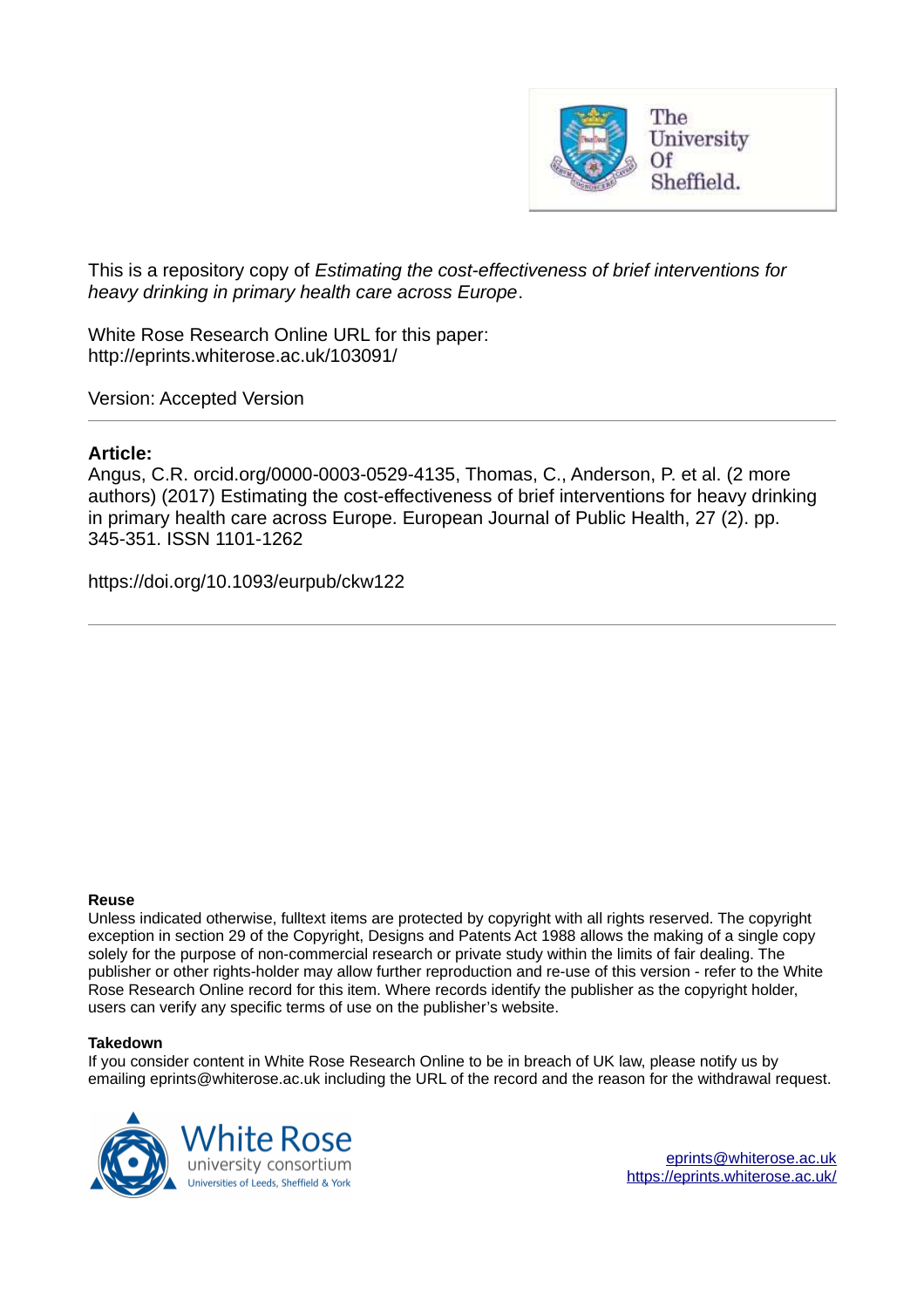# **Estimating the cost-effectiveness of brief interventions for heavy**

# **drinking in primary health care across Europe**

Colin Angus $^1$ Chloe Thomas $<sup>1</sup>$ </sup> Peter Anderson<sup>2</sup> Petra S. Meier<sup>1</sup> Alan Brennan $1$ 

 $^1$  School of Health and Related Research, University of Sheffield, Sheffield, UK.

<sup>2</sup>Institute of Health and Society, Newcastle University, Newcastle uponTyne, UK.

**Correspondence**: Colin Angus, School of Health and Related Research, University of Sheffield, Sheffield, UK, Tel: 0114 2220686, Fax: 0114 2720749, email: c.r.angus@sheffield.ac.uk

Funding: This work was supported by European Union's Seventh Framework Program for research, technological development and demonstration [grant agreement no. 259268]. The views expressed here reflect only the authors' and the European Union is not liable for any use that may be made of the information contained therein.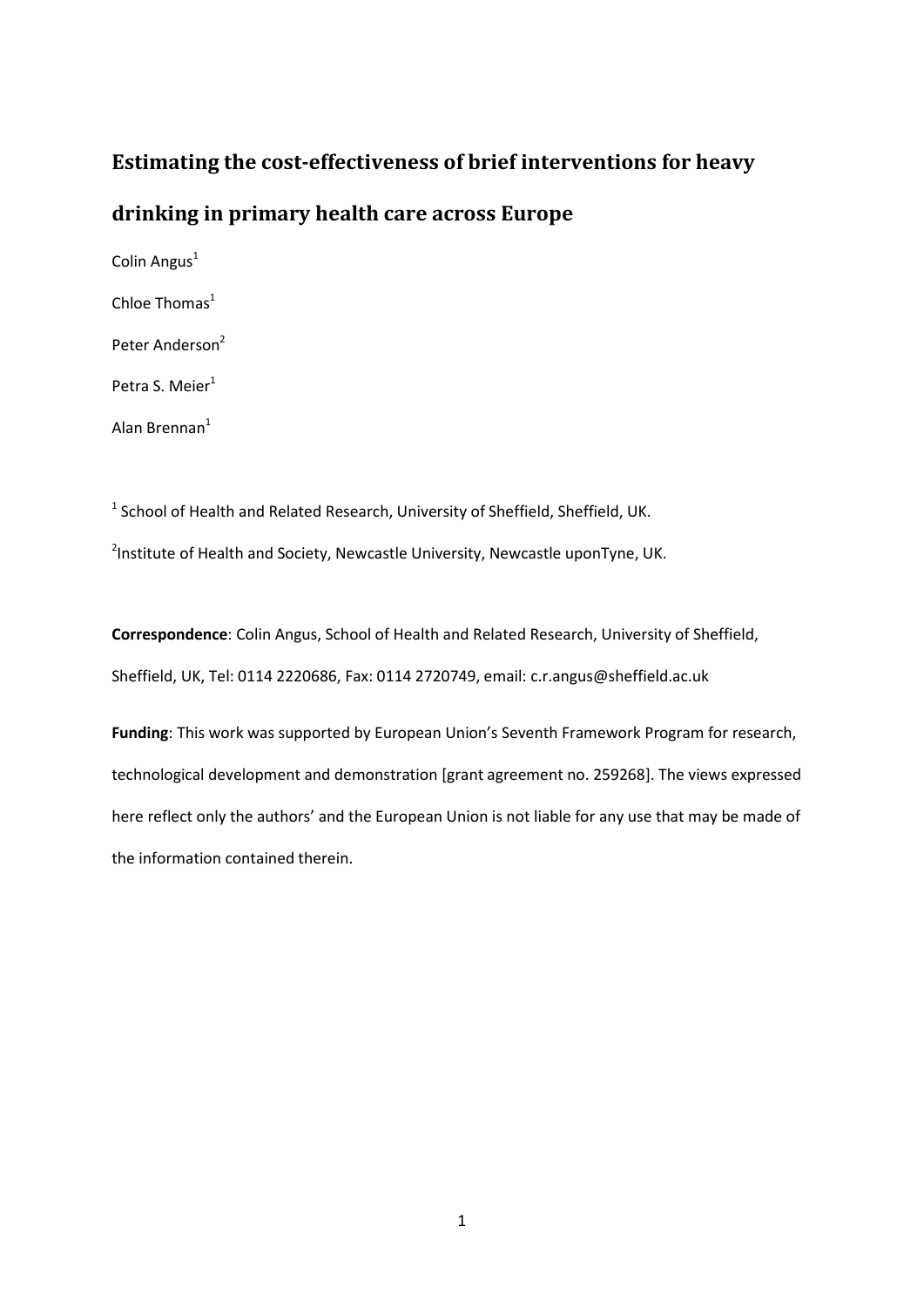## **Abstract**

#### *Background*

Screening and Brief Interventions for alcohol are an effective public health measure to tackle alcohol-related harm, however relatively few countries across the European Union (EU) have implemented them widely. This may be due to a lack of understanding of the specific financial implications of such policies within each country.

#### *Methods*

A novel 'meta-modelling' approach was developed based on previous SBI cost-effectiveness models for four EU countries. Data was collected on the key factors which drive cost-effectiveness for all 28 EU countries (mean per capita alcohol consumption, proportion of the population to be screened over a 10-year SBI programme; per capita alcohol-attributable mortality; per capita alcoholattributable morbidity; mean cost of an alcohol-related hospitalisation and mean SBI-delivery staff cost). Regression analysis was used to fit two meta-models estimating net programme costs and quality-adjusted life-years (QALYs) gained, to calculate cost-effectiveness estimates specific to each EU country.

### *Results*

Costs are dependent upon the proportion of the population covered by the screening programme, the country-specific per capita mortality and morbidity rate and the country-specific costs of GP care and hospitalisation. QALYs depend on the proportion of the population screened and per capita alcohol consumption. Despite large inter-country variability in factor values, SBI programmes are likely to be cost-effective in 24 out of 28 EU countries and cost-saving in about 50% of countries. *Conclusion*

Implementing national programmes of SBI in primary health care would be a cost-effective means of reducing alcohol-attributable morbidity and deaths in almost all countries of the EU.

**Key words:** Alcohol Consumption, Early Intervention, Primary Health Care, Cost-Effectiveness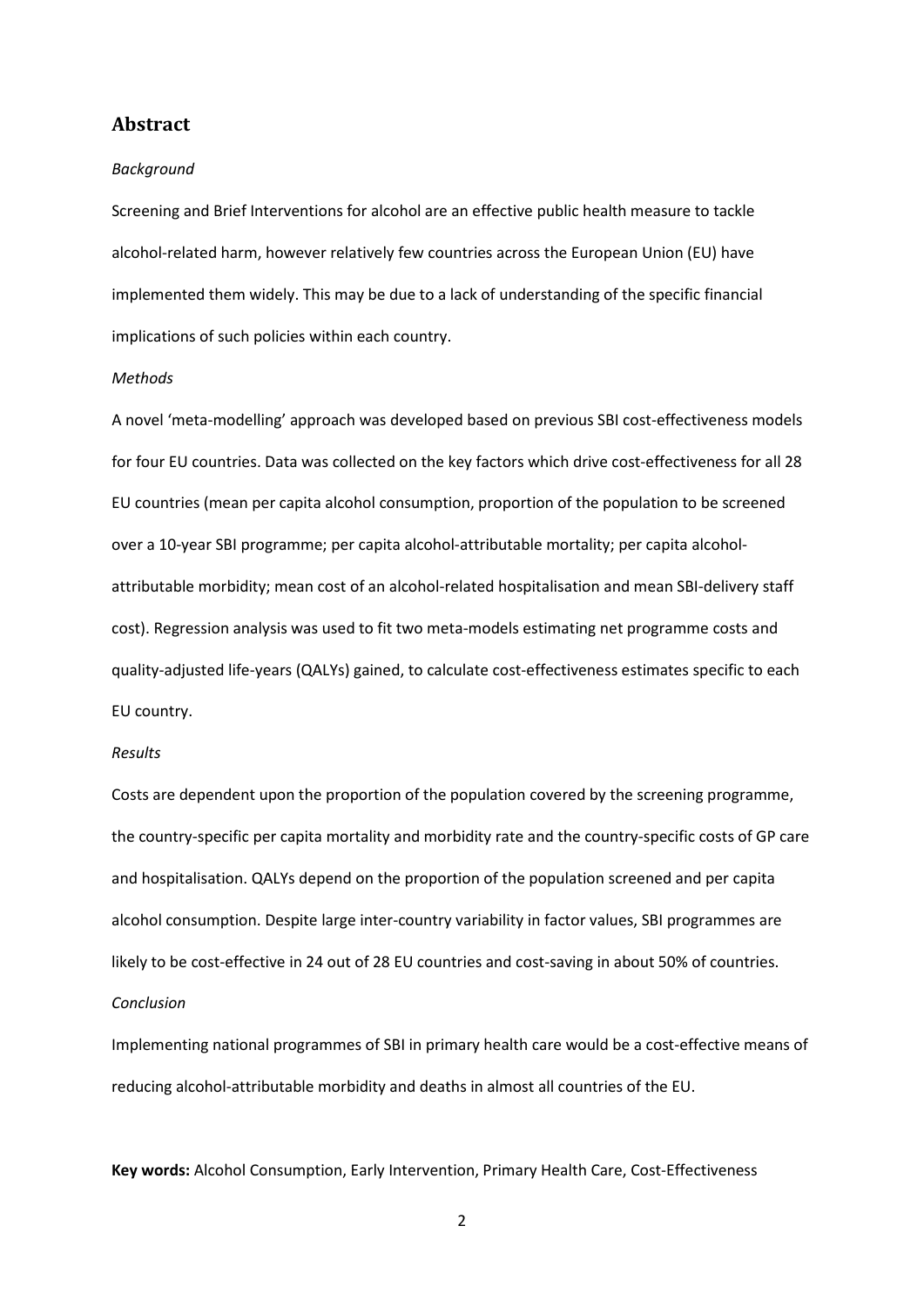## **Introduction**

The negative health consequences of excessive alcohol consumption represent a substantial burden on health care systems throughout Europe (1,2). One of the key recommended policy approaches to target this problem is a programme of screening and brief interventions for heavy drinking in primary health care (SBI) (3,4), which has been shown to result in significant reductions in alcohol consumption (5,6). The primary health care setting is ideal for SBI as individuals can be screened opportunistically when at the practice for other reasons e.g. new patient registration or a standard health check, with the intervention taking place as part of a general conversation around the patient's health (7).

A recent systematic review looking at the cost-effectiveness of SBI programmes concluded that they were likely to be cost-effective despite heterogeneity around delivery methods, length of brief interventions and outcome measures (8), a finding that a number of subsequent studies have echoed (3,9,10). However, the majority of existing studies are from the United Kingdom (UK), United States (US) or Australia meaning that the conclusions may not be transferable to other countries, including mainland Europe where several nations have already implemented SBI programmes to various extents (11). Furthermore, there is evidence that both the costs and potential benefits, and thus cost-effectiveness, of SBI is likely to be heterogeneous across Europe and therefore a single cost-effectiveness conclusion for the entire region may potentially be inaccurate for the individual countries concerned (3,12). Given the importance of alcohol consumption as a risk factor for ill health and mortality, the existence of good quality cost-effectiveness evidence tailored to each European country is essential if uptake of SBI amongst primary health care practitioners is to be promoted by healthcare services and governments.

Clinical guidelines for Europe recommend that health services should provide funding for primary health care based SBI, and that practitioners should receive training and support to be able to carry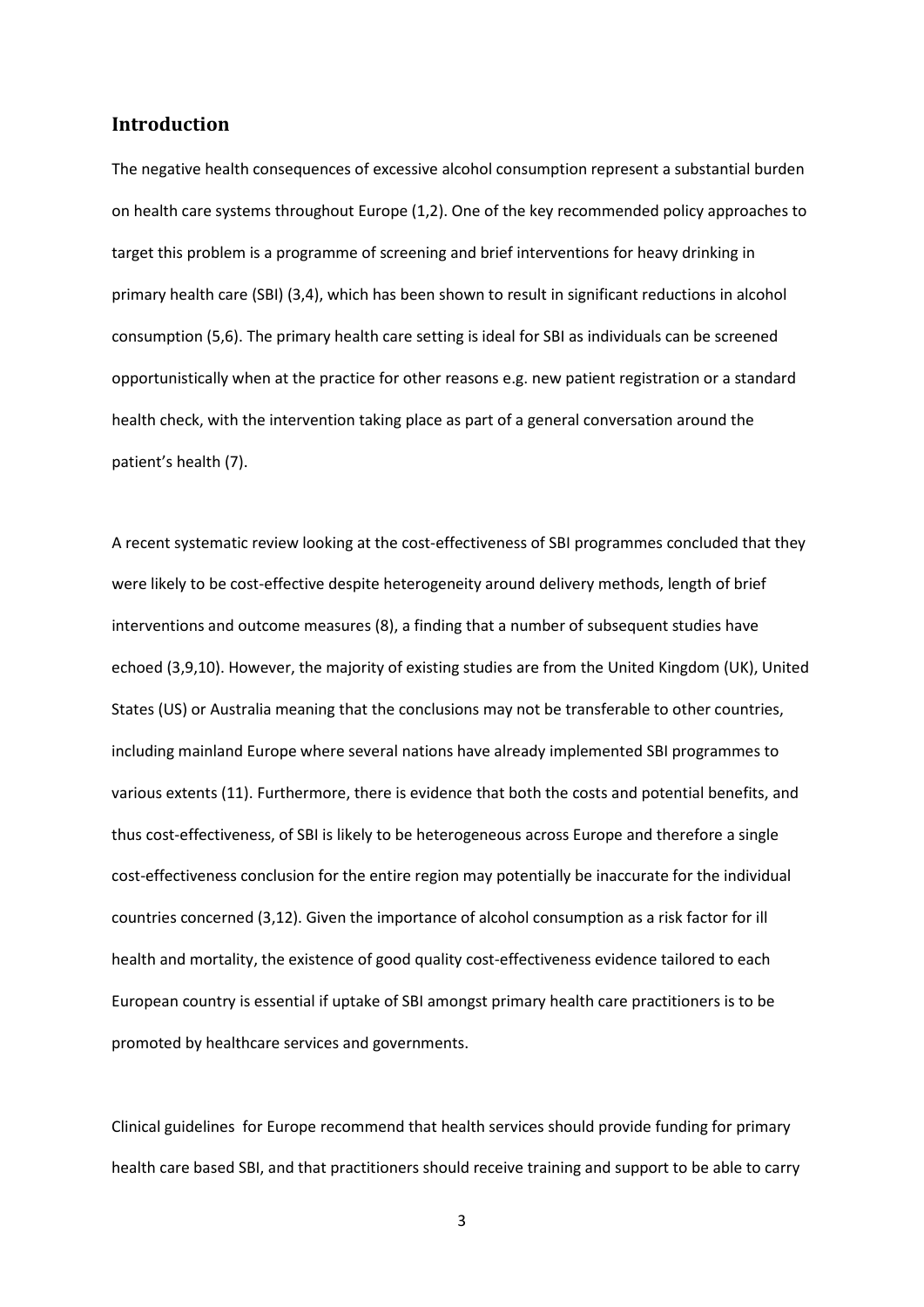these out (13) and both the World Health Organisation and Organisation for Economic Co-operation and Development (OECD) have recommended more widespread implementation (3,14). However, in practice uptake varies considerably across Europe and overall fewer than 10% of heavy drinkers are currently identified in this setting (15,16). Government support and financial incentives for SBI in the UK have led to high general practitioner (GP) familiarity with standardised screening tools and brief intervention practices (16,17), and, in the case of Scotland, the delivery of 272,000 brief interventions between 2008 and 2012 (18), but only a handful of other European countries including Sweden, Finland and Italy have invested significant efforts in the institutionalisation of SBI programmes, supported by national laws, policies or guidelines (11). In most of the EU, GPs are poorly informed and feel uncomfortable about discussing alcohol with their patients, and as a result the uptake of SBI remains low (16,19,20).

This analysis aims to bridge the gap between the existing evidence around cost-effectiveness of SBIs and the large number of European countries for which no cost-effectiveness studies have been performed. We have previously used the Sheffield Alcohol Policy Model (SAPM) to estimate costs and effectiveness of SBI in Italy, the Netherlands, Poland and England (7,21,22). Whilst the 'goldstandardí approach for other EU countries may be to adapt or develop similar, highly detailed, models to assess the potential impacts of SBI programmes, such models are generally costly and time-consuming to develop and require data to parameterise them which may not exist for all countries. Here we extend this existing analysis using a 'meta-modelling' approach to provide an estimate of the cost-effectiveness of carrying out a national SBI programme in each EU member state.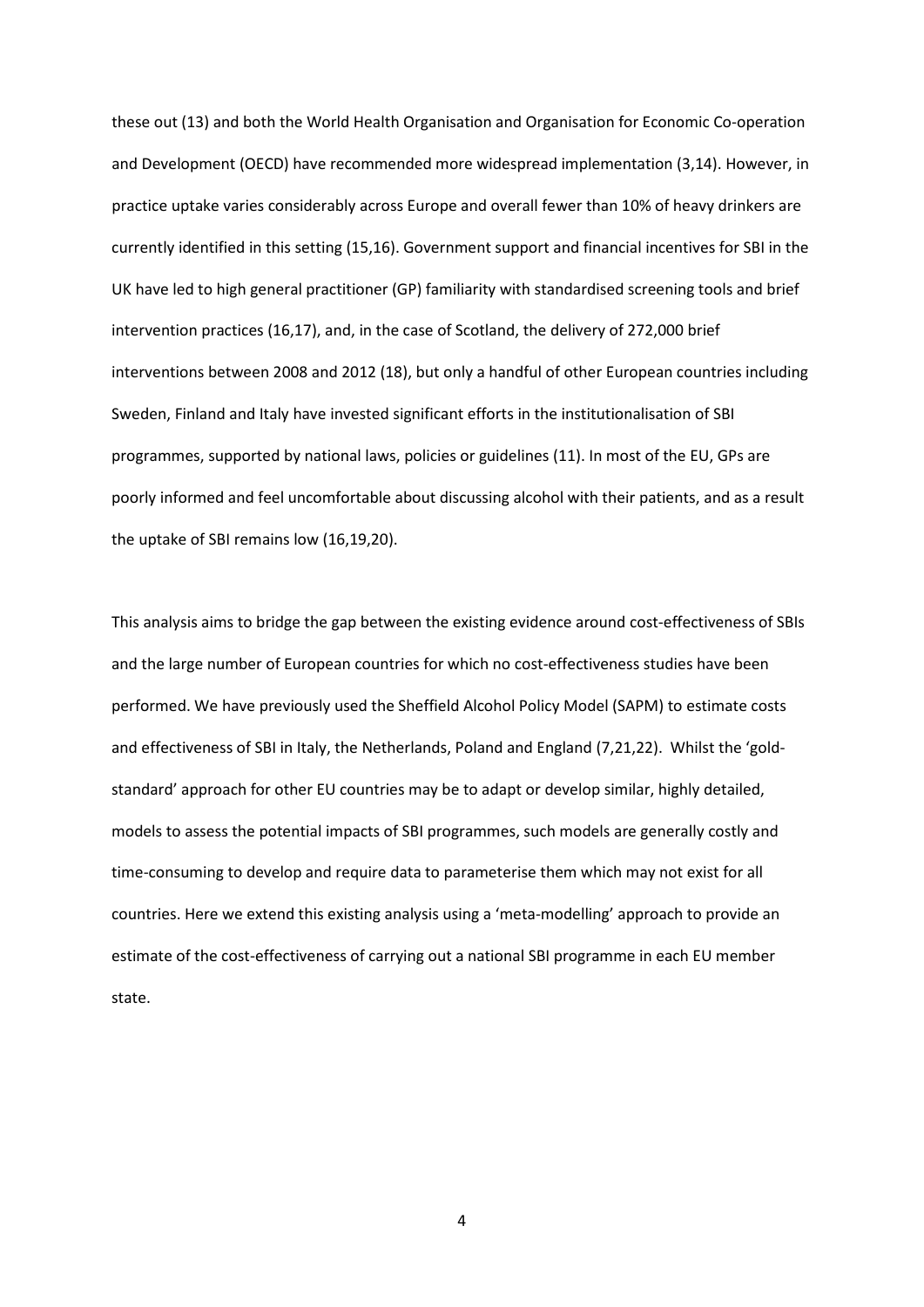## **Methods**

#### *Modelling Screening and Brief Interventions using the Sheffield Alcohol Policy Model*

Our approach was based on pre-existing SBI modelling work using SAPM, which was developed to model the health impact of a range of government policies on alcohol (23,24). SAPM was used to model the effect of carrying out a ten year programme of delivering SBIs to all patients registering with a new GP in four countries: England, Italy, Poland and the Netherlands (7,21,22). In each case the model was adapted to reflect the best available country-specific data; however, all 4 models utilised the same structure, outcome measures and perspective (that of the healthcare sector). Results were harmonised across the 4 models by converting all costs to Euros using the Organisation for Economic Co-operation and Development (OECD) purchasing power parities (PPPs) (25) and inflated to 2013 prices using the country-specific harmonised inflation rate (26). All cost and QALY outcomes were discounted at 3.5% per year (27). The cost-effectiveness outcomes of the four individual models are presented in [Table 1.](#page-23-0)

#### **INSERT TABLE 1 ABOUT HERE**

#### *Developing the meta-model*

A meta-model is a simplified version of a complex model, which can be used to generate predictions about the outputs of that model (28,29). In the present context, the development of a meta-model enables cost-effectiveness results to be predicted for countries beyond the four already modelled in detail. To construct the meta-model it was necessary to identify a set of key numbers or 'factors' which summarised the key model inputs and captured the aspects likely to affect the costeffectiveness of SBI programmes between countries. Factors which did not have a common definition across all 4 countries, such as measures of binge drinking, or for which country-specific data was unlikely to be available for other EU countries, such as the distribution of drinking across the population, were excluded.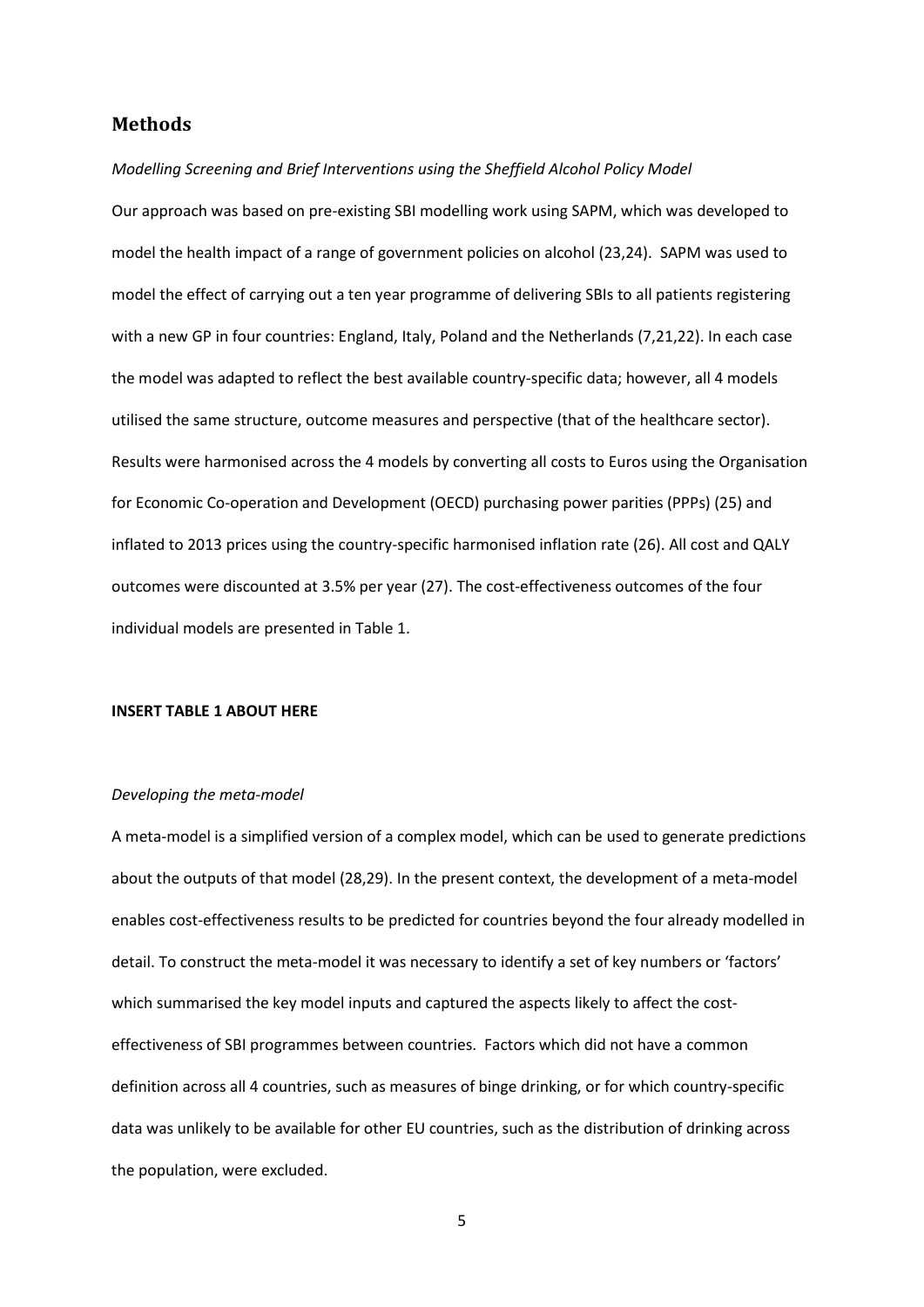Six factors were identified that fulfilled the above criteria: 1) The mean alcohol consumption of the modelled population (grams of pure alcohol per day); 2) The proportion of the population screened over the modelled ten year programme; 3) The per capita mortality rate from all alcohol-related health conditions combined; 4) The per capita morbidity rate for all alcohol-related health conditions combined; 5) The mean cost per hospitalisation for an alcohol-related health condition; 6) The perminute cost of the health professional who delivers the SBI. The baseline values for these six factors for the four SAPM model adaptations are shown in [Table 1.](#page-23-0)

In order to efficiently establish the impact of varying these six factors on the model outputs, in terms of the net cost of the SBI programme and total Quality-Adjusted Life Years (QALYs) gained, we employed a fractional factorial design methodology (29). Within each country, the value of each factor was varied across two levels, the observed value and an alternative value chosen to cover the potential range of values across the remaining 24 EU countries. For example, GP costs in the UK are among the highest in Europe so the alternative value chosen was 50% of this level. New combinations of input factors, selected to efficiently cover the decision space, were run through the country-specific models in order to estimate the net costs and QALY gains of the SBI programme for each alternative scenario. These alternative scenarios can be conceptualised as 'pseudo-countries', with each country model run a total of 16 times (including once with the original, baseline, factor values) to give 64 combinations of model inputs and outputs from which to fit the meta-models. A detailed description of meta-model development and the selection of levels can be found in the ODHIN project report (10).

#### *Fitting the meta-model*

For each of these 64 pseudo-countries, results were divided by the number of eligible adults (those aged 18+) in each country to give per capita values. The impact of the six factors on the modelled cost-effectiveness was then assessed by developing ordinary least squares (OLS) regression models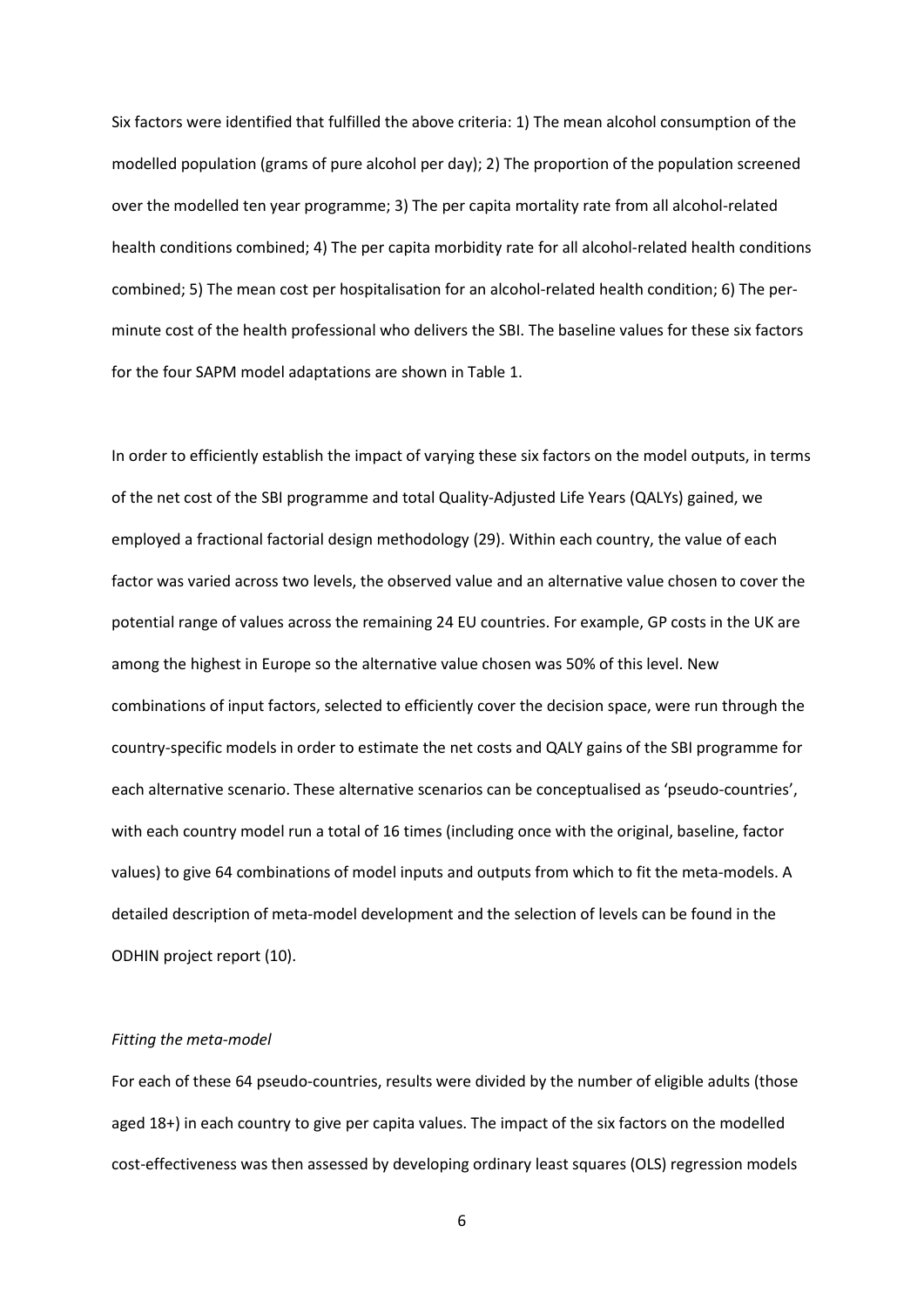for each country, separately for both cost and QALY output. Selection of included independent variables for each model was undertaken using log-ratio tests and by comparing Bayesian Information Criteria (BIC) and adjusted R-squared values. All models were fitted and analysed in Stata 12 (30).

### *Data collection to inform the six meta-model parameters*

Data was collected to inform the six factor parameters for all 28 EU member states. Collected values are presented in Table S1 in the Supplementary Material. Large databases from organisations such as the WHO and Eurostat were used as much as possible in order to ensure standardisation of data between countries. If a choice was available, data from 2008 (or as close to 2008 as possible) was preferred to match the input data for the 4 existing country models. Data for Italy, Poland and the Netherlands was gathered in the same way as for the other EU countries, to act as a comparison between the data gathering methods used for this analysis and the much more extensive data collection process used for the country-specific models.

1) *Alcohol consumption*: In order to maintain consistency with the input data used in the 4 original country models, self-reported alcohol consumption data, rather than consumption estimates derived from national-level sales data were preferred. Mean consumption of alcohol in grams per day was therefore calculated from the Dynamo Health Impact Assessment model (DYNAMO-HIA), which is based upon survey data from individual EU countries (31). DYNAMO-HIA estimates the number of individuals in each age group of the population of a country that fall into five categories for daily drinking (0-0.25g, 0.25-20g, 20-40g, 40-60g, >60g). Mean g/day consumption was calculated by multiplying the number of individuals in each group by the category mean (32) and dividing by the total population. Twelve EU countries were missing from the DYNAMO-HIA database due to lack of survey data. A value for alcohol consumption was estimated for these countries by using data from a geographically adjacent country with similar levels of alcohol consumption according to WHO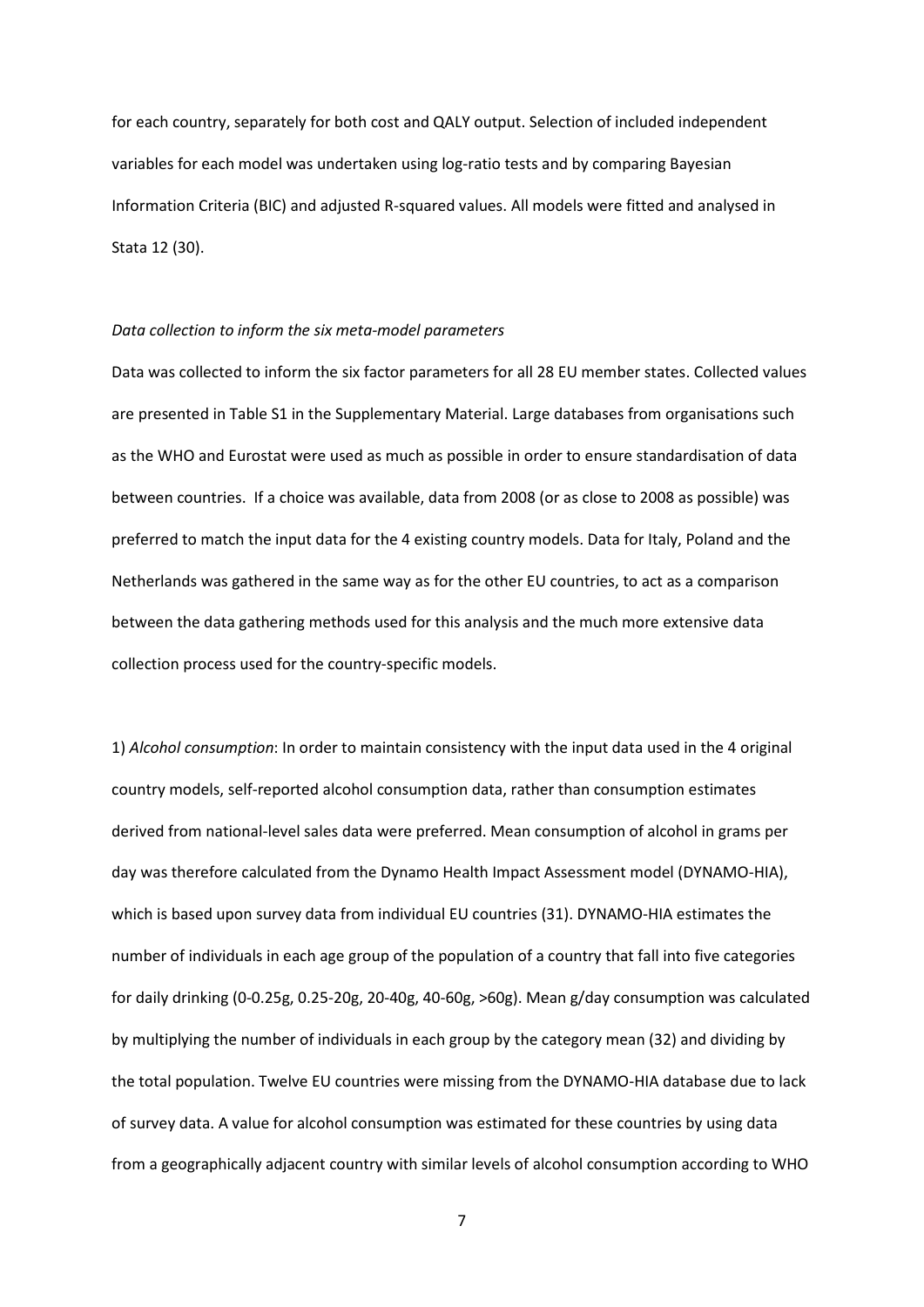sales data (33). As we do not have detailed data on patterns of alcohol consumption or levels of heavy episodic drinking associated with acute health harms such as alcohol poisoning, mean consumption acts as a proxy in the model for overall levels of harmful drinking.

2) The *proportion of the population screened over ten years* was based upon internal migration data from the Internal Migration Around the Globe (IMAGE) project (34). This study identified proportions of the population in countries of the world who moved address within a one or five year period. To extrapolate to ten years it was assumed that the probability of moving in each year was independent of previous years and that every move would result in registering with a new GP practice. Data was not available for Luxembourg, which was assumed to be the same as for France.

3) *Per capita mortality rate for alcohol-related health conditions* was obtained from Eurostat for all countries (35).

4) *Per capita morbidity rate for alcohol-attributable conditions* was obtained from the WHO as the sum of inpatients plus day-cases per 1000 population (2), divided by an adjustment coefficient to avoid double counting repeat admissions from the same individual (36). Three countries had data for inpatients but not day-cases, in which case the mean day-case value for all countries was added to the inpatient value. Four countries were missing data, in which case values were used from neighbouring countries with similar costs of hospitalisation (see below).

5) *Mean costs of hospitalisation* for each country were obtained from Eurostat by dividing hospital health expenditure by total number of inpatient discharges for all health conditions (35). Missing values for five countries were obtained from 2008 values for geographically and economically similar countries.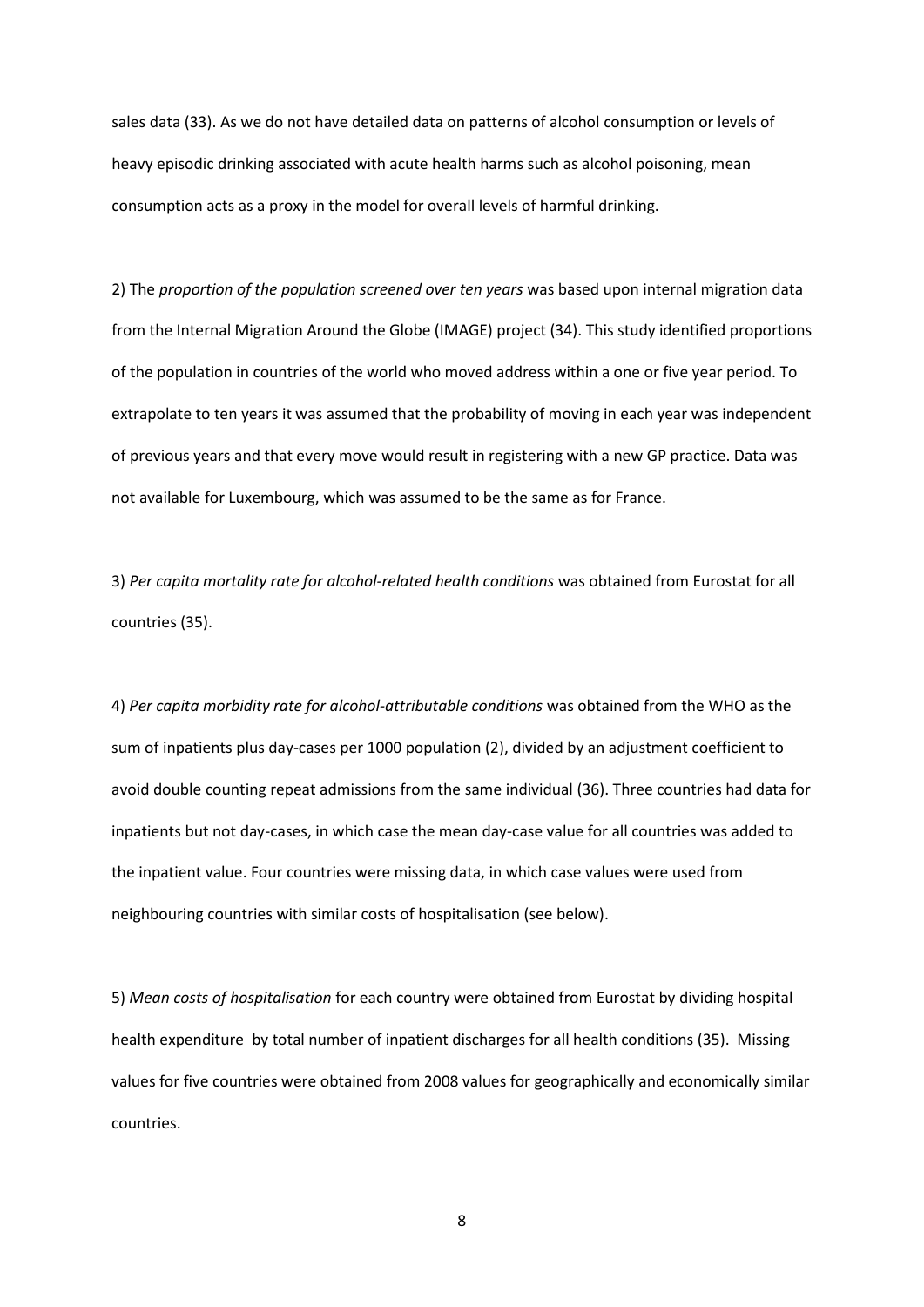6) *Per minute costs of health professionals delivering the SBI* were based on GP salary and hours worked per week, and were obtained from three different sources; the OECD, the International Labour Organisation (ILO) and Kroneman et al (37-39). These values did not take into account administration costs or training. All costs were inflated to 2013 prices in local currency and converted to euros using PPPs (25,26).

### *Calculating cost-effectiveness of SBI for all EU countries*

Total incremental costs and QALYs per capita for SBI versus control were calculated for each EU country from the collated data using the fitted cost and QALY meta-models. An incremental costeffectiveness ratio (ICER = costs/QALYs) was then derived for each country. In the absence of a single common threshold for cost-effectiveness across all 28 countries we applied the standard UK threshold of £20000/QALY (approx €26000), adjusted using PPPs, for all countries (27).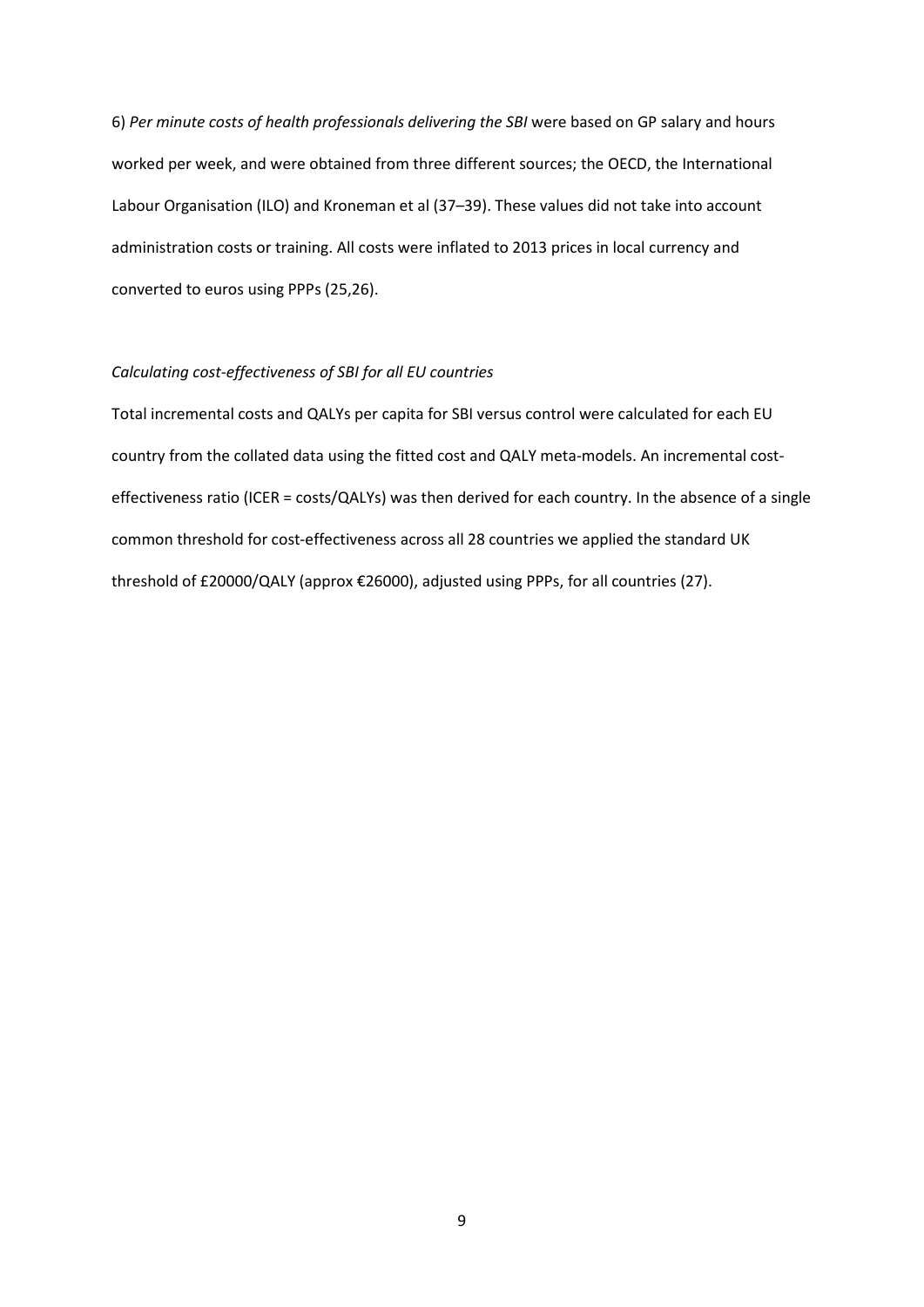## **Results**

The coefficients from the final fitted OLS regression models for costs and QALYs per capita are presented in Table 2. Costs are dependent upon the proportion of the population screened, the mortality rate per capita and GP cost, and are inversely correlated with morbidity rate per capita and the mean cost per hospitalisation. This means that in the long-term and from a whole healthcare system perspective, SBIs are more expensive overall in countries where there is high mortality from alcohol-attributable conditions but low morbidity, as preventing morbidity is cost-saving whereas preventing mortality actually leads to higher costs as surviving patients may subsequently become ill, using additional healthcare resources. Similarly, SBI programmes are more expensive in countries where GP consultations are expensive, but hospital care is cheap, as the initial SBI delivery phase is high, while the future cost savings produced by the beneficial effect of SBI on morbidity diminish as costs of hospital care go down. Health gains, in terms of additional QALYs, are dependent only upon mean alcohol consumption and the proportion of the population screened, none of the other factors showing a significant relationship. For both models, interaction terms between input factors were tested but none proved to be significant.

### **INSERT TABLE 2 ABOUT HERE**

The model coefficients were used together with the collected data on the six factors to calculate mean costs and QALYs per capita and associated ICERs for each EU country. A national SBI programme is estimated to be cost-effective in 24 of 28 EU countries and dominates (i.e. is more effective and less costly than) a scenario with no SBI delivery in 14 countries (see Table 3 for a complete list of country-specific results). Figure 1 shows these results on the cost-effectiveness plane, with 95% confidence intervals around both costs and QALY estimates, illustrating that countries group into distinct clusters. The greatest health gains are estimated to be delivered in northern European countries such as the UK and Scandinavia, with SBI policies being generally cost-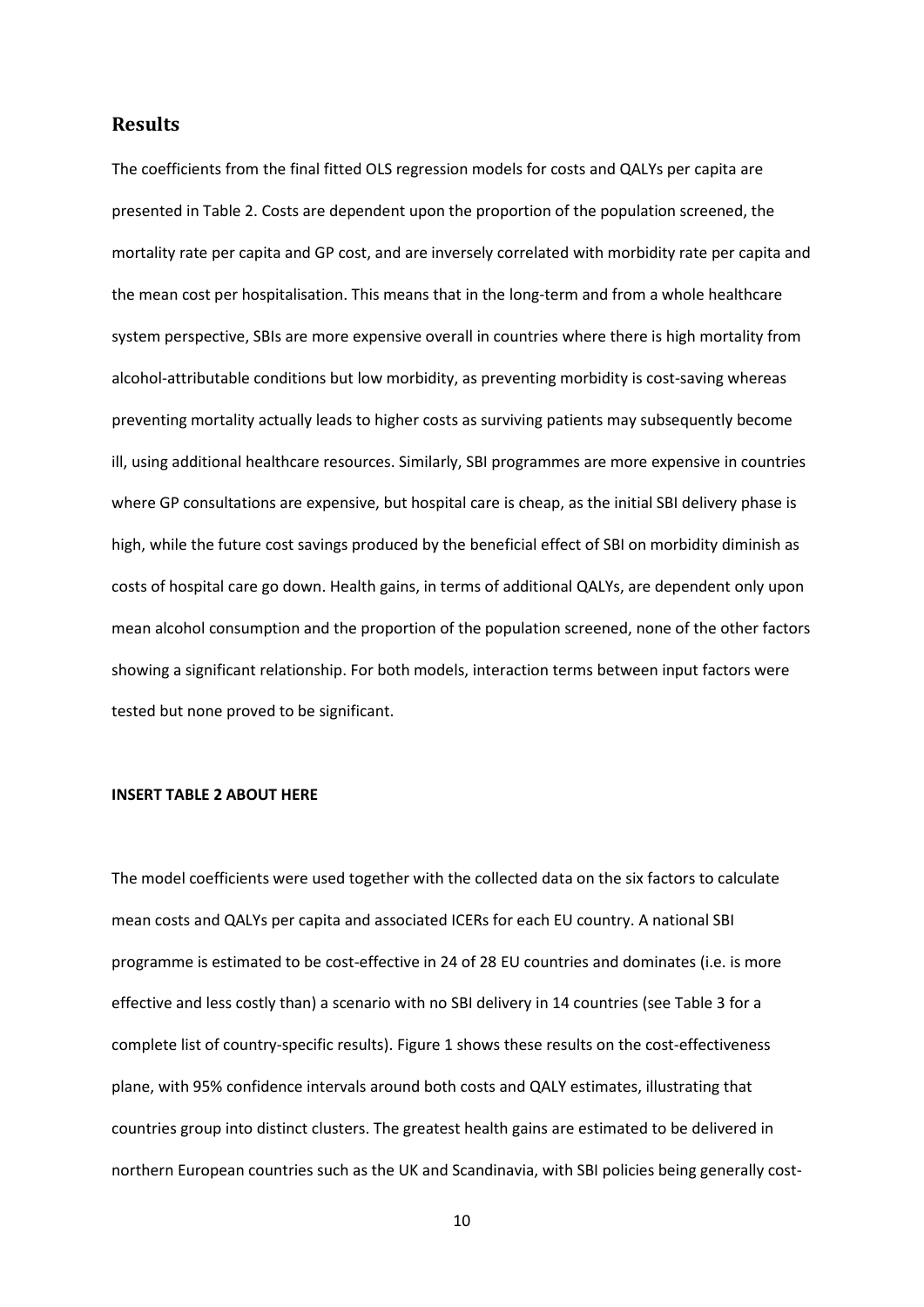saving. In Mediterranean countries such as Spain, France and Greece, SBI shows a more moderate QALY gain, but is also generally cost-saving. Eastern European countries however tend to have both the lowest QALY gains and the highest costs and this group includes the 4 nations: Bulgaria, Croatia, Estonia and Romania, for whom SBIs are not estimated to be cost-effective. In general we observe that the cost-effectiveness of SBI programmes shows a positive correlation with the GDP of a country.

### **INSERT TABLE 3 & FIGURE 1 ABOUT HERE**

Comparison of meta-model results for cost-effectiveness in Italy, Poland, the Netherlands and the UK/England using either values from the 4 country-specific models or from the standardised factor values collected for all 28 countries demonstrate some notable discrepancies. For Italy the results are fairly similar whichever factor values are used. However, for the Netherlands and the UK/England, costs are vastly underestimated and QALYs are over-estimated using collected factor values rather than baseline factor values results, and consequently the policies are estimated to be more cost-effective. Conversely, for Poland, QALYs are under-estimated and costs are roughly the same meaning that cost-effectiveness is lower when using collected rather than baseline factor values. Note that these discrepancies arise primarily from differences in the input data rather than uncertainty in the regression model. The biggest differences arise from variation in the estimates of GP costs and the proportion of the population screened. As GP costs for the collected values were based upon salary alone and didn't include administration or training costs, a sensitivity analysis was performed whereby they were increased by five-fold. However, despite no longer dominating the control scenario, SBI remained a cost-effective or highly cost-effective option in 20 of the 28 EU countries (see Table S3 in the Supplementary Material) indicating that inaccuracy in estimating GP cost is unlikely to change the decision about whether or not to implement SBI. Sensitivity analyses altering the proportion of the population screened were also performed. Increasing the proportions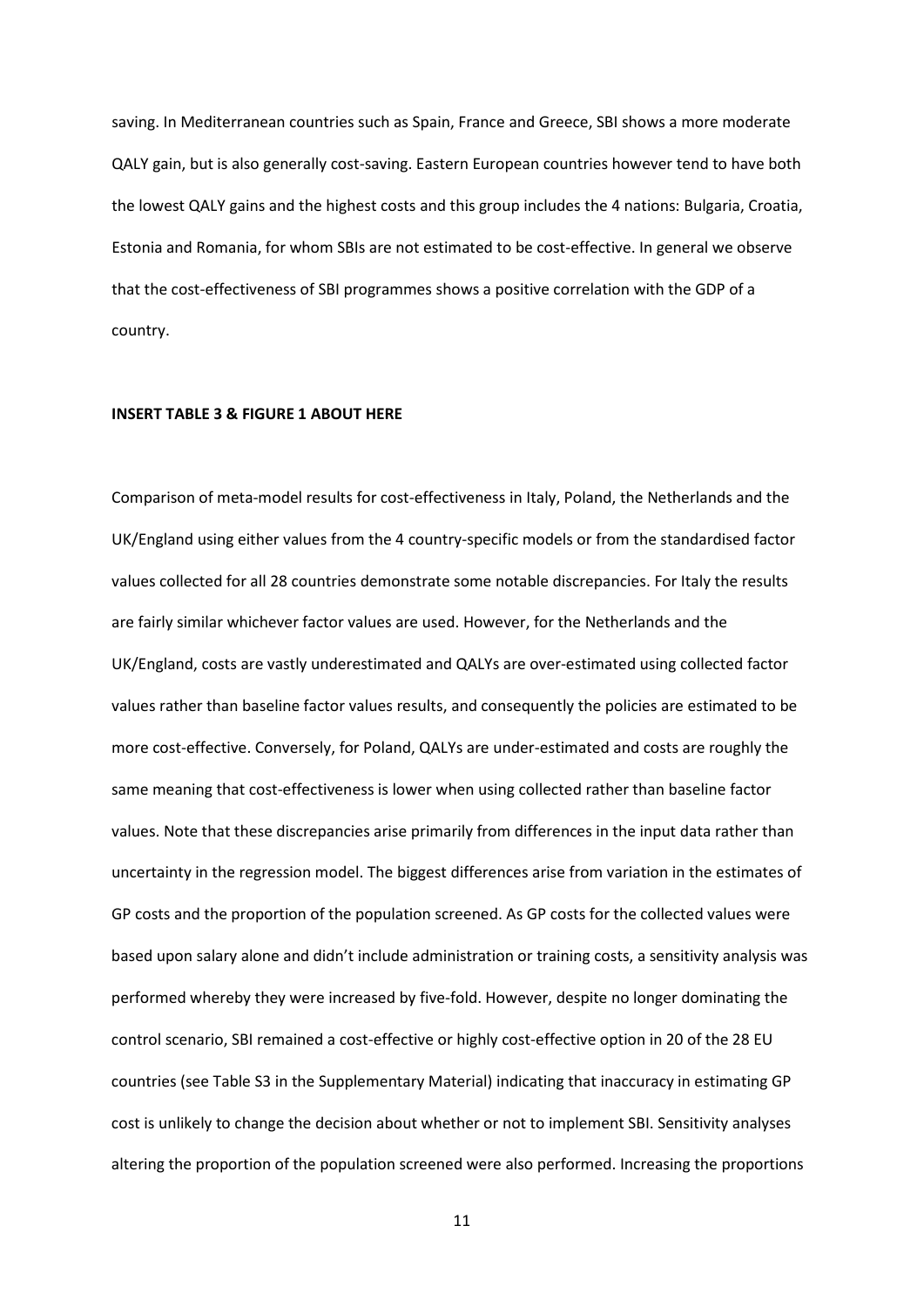(e.g. screening at next GP consultation rather than screening at new GP registration) tended to increase cost-effectiveness, with all 28 nations becoming cost-effective or cost-saving (see Table S4 in the Supplementary Material), whereas reducing the proportion screened by 50% tended to reduce cost-effectiveness meaning that SBI was no longer cost-effective for the majority of Eastern European countries(see Table S5 in the Supplementary Material). This indicates that in lower GDP countries, a cost-effective SBI policy relies upon a sufficient proportion of the population being screened.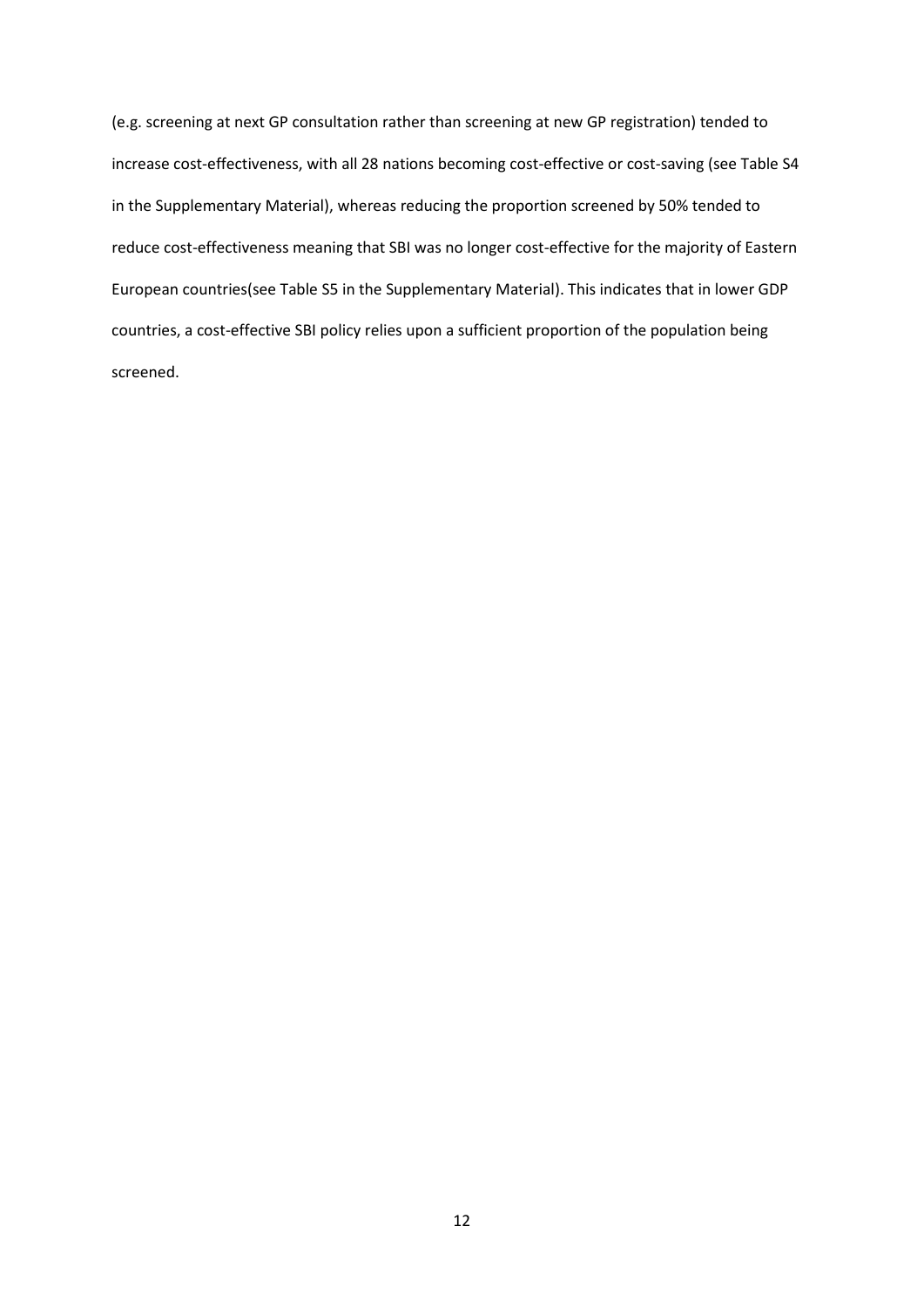## **Discussion**

The results presented here indicate that implementing a national programme of SBI is likely to be an effective and cost-effective option for almost all EU countries, despite large inter-country variability in healthcare costs, alcohol consumption and alcohol-attributable health outcomes. Although in the short-term the interventions tend to be costly (21,22), savings are accrued over the medium-long term (5-30 years) due to reduced hospital admissions, making SBI cost-saving overall in half of the countries. Intervention effectiveness appears to be correlated with GDP, whilst costs are inversely correlated, meaning that SBI is more likely to be cost-effective in countries with higher GDP.

Previous economic analyses of SBI in Europe have generally focussed on evaluating its costeffectiveness in one or two individual countries, and have shown that SBI is likely to be cost-effective in the UK, Italy, Poland, the Netherlands, the Czech Republic and Germany (8,40). The one exception to this is a study by Chisholm and others, which compared the cost-effectiveness of different alcohol interventions, including SBI, across different WHO geographic regions, including 3 broad regions of Europe (12). In contrast with our results they found that cost-effectiveness was higher in the poorer eastern European regions than in the richer northern and western European region. However, their costing analysis covered intervention implementation costs only and did not incorporate the cost savings accrued due to the reduction in alcohol-attributable hospital admissions, which have a disproportionate effect in richer countries. In addition, Chisholm used disability-adjusted life years (DALYs) to assess intervention effects rather than QALYs, which can produce quite different estimates of effectiveness (41). Given this fuller treatment of relevant costs and the provision of estimates for individual countries, we believe that the meta-model results presented here represent the most accurate source of current information about the cost-effectiveness of SBI for the majority of EU countries.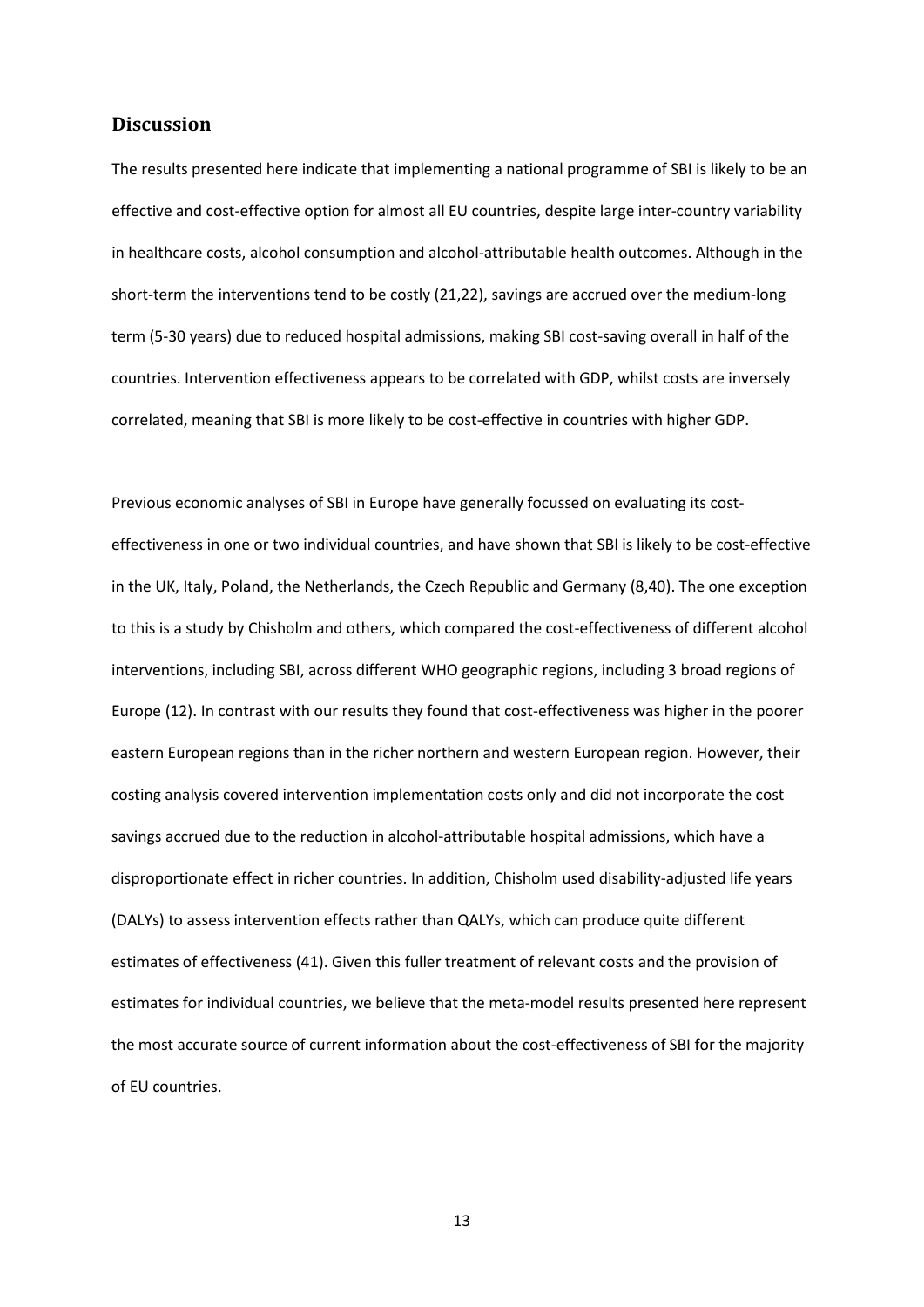There are several limitations to the modelling process that should be taken into account when interpreting the results. Firstly, the model does take drinking patterns within each country into account, instead depending simply on the measure of mean consumption in grams per day. Binge drinking has a different profile of risks than drinking a consistent amount of alcohol every day (42), yet the model is unable to distinguish between drinking patterns and overall consumption. One issue with incorporating such information into any international model is that currently there is a lack of standardisation between countries in how different drinking patterns should be defined (43), meaning that data from different individual-level surveys often cannot be easily compared. Secondly, the model shares those limitations inherent in SAPM; for example it does not account for heterogeneity in response to SBI, either within subgroups of the population of a country or between countries. If the effectiveness of SBIs were to vary according to the drinking patterns of the recipient this may bias the results presented here, although there is some evidence that SBIs work equally well across a range of countries and contexts (44). It is also important to note that the uncertainty estimates presented here are likely to be under-estimates of the true level of uncertainty associated with the cost-effectiveness results, as they can only incorporate the statistical uncertainty within the meta-model regression and are unable to take account of either parameter uncertainty or structural uncertainty. An additional consideration is our use of a single cost-effectiveness threshold applied to all countries. The true value of any intervention depends on the absolute scale of the problem it seeks to address as well as the benefit associated with the available alternative investment options, both of which will vary between countries. Policy makers are therefore advised to consider these factors alongside the disaggregated costs and benefits and the overall cost-effectiveness figure.

A final limitation of the model is that the results not only assume that all internal migration events result in new GP registration, but also assume 100% implementation of SBI in newly registering patients. This is unlikely to happen in practice as currently there are many barriers to implementation of large-scale national programmes, including GP attitudes and a general lack of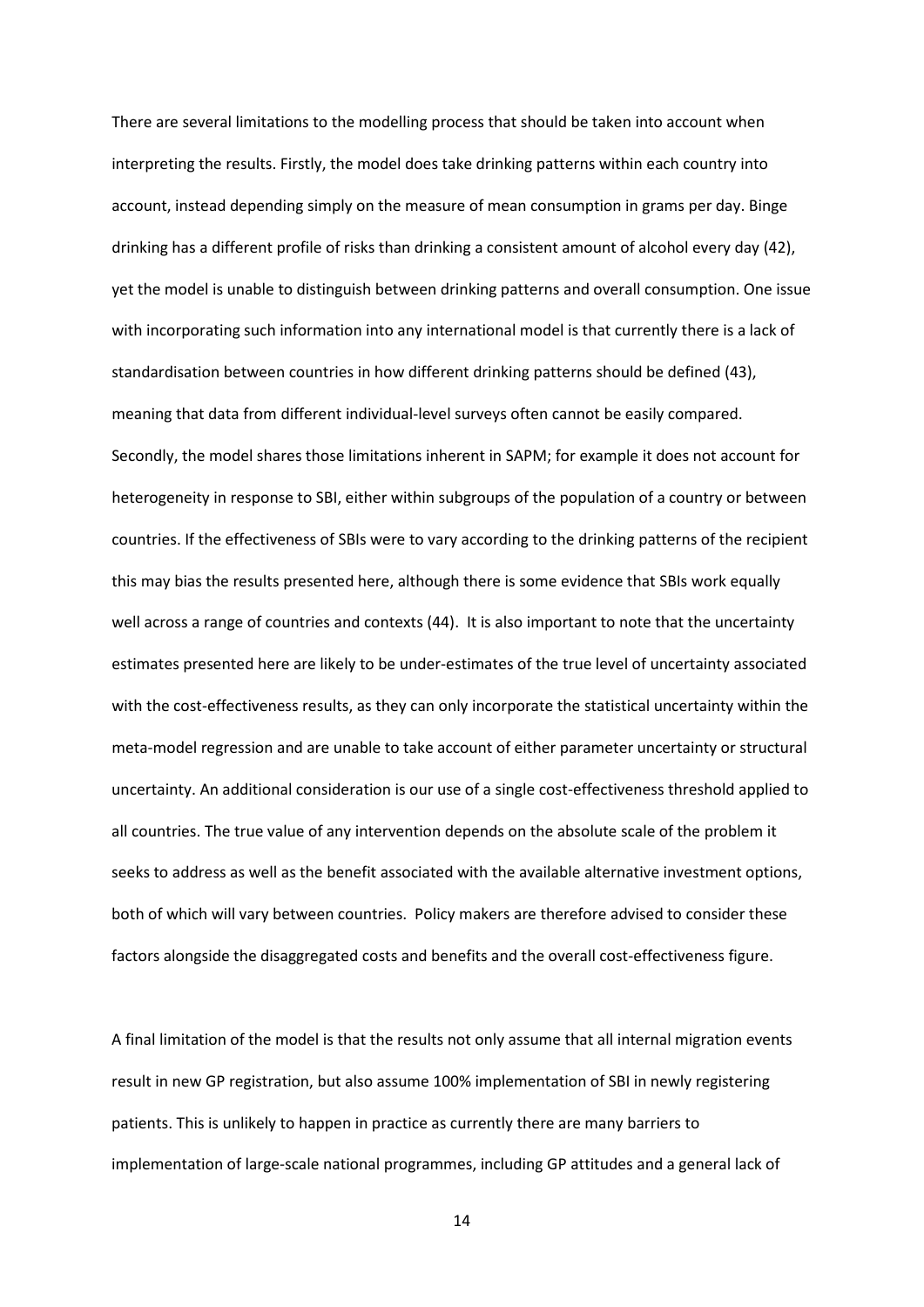training, resources or incentives (11,45). The result is that the number of beneficiaries and hence the overall costs and benefits of a national SBI programme at the population level would be lower than predicted by the meta-model. The sensitivity analysis indicates that if only 50% of the expected population is screened then SBI may no longer be a cost-effective option for the less wealthy European countries. However, the low level of internal migration (used as a proxy for new GP registration) in eastern Europe is one of the factors that contributes to poor cost-effectiveness results in the meta-model and it may be that SBI would be better implemented in a different manner in such countries to improve population uptake e.g. perhaps at next GP consultation instead.

There are several avenues for further research, both to improve the accuracy of the meta-model predictions and to increase knowledge about the costs, effectiveness and challenges inherent in SBI implementation in Europe. Many of the model inputs are based on data that would be much improved by standardisation to aid inter-country comparisons. Currently factors such as mortality and morbidity rates are fairly comparable, but good quality data on self-reported alcohol consumption is lacking in many countries, as are standardised costs for time spent with healthcare professionals such as GPs. Further research assessing barriers to implementation in different EU countries would also be useful if uptake of SBI is to be encouraged. Of course, any country wishing to implement SBI on the basis of these results would be advised to evaluate their impact, as there have been very few effectiveness trials in Europe and local factors may affect the achieved effectiveness in unpredictable ways.

In summary, SBI is likely to be cost-effective throughout the EU, except in those countries with the lowest GDPs. Whilst the findings presented here do not furnish decision makers with the same level of detail or precision as a bespoke prospective policy appraisal, they provide valuable insight into the potential costs and benefits of SBI policies and may help to guide future policy and research priorities.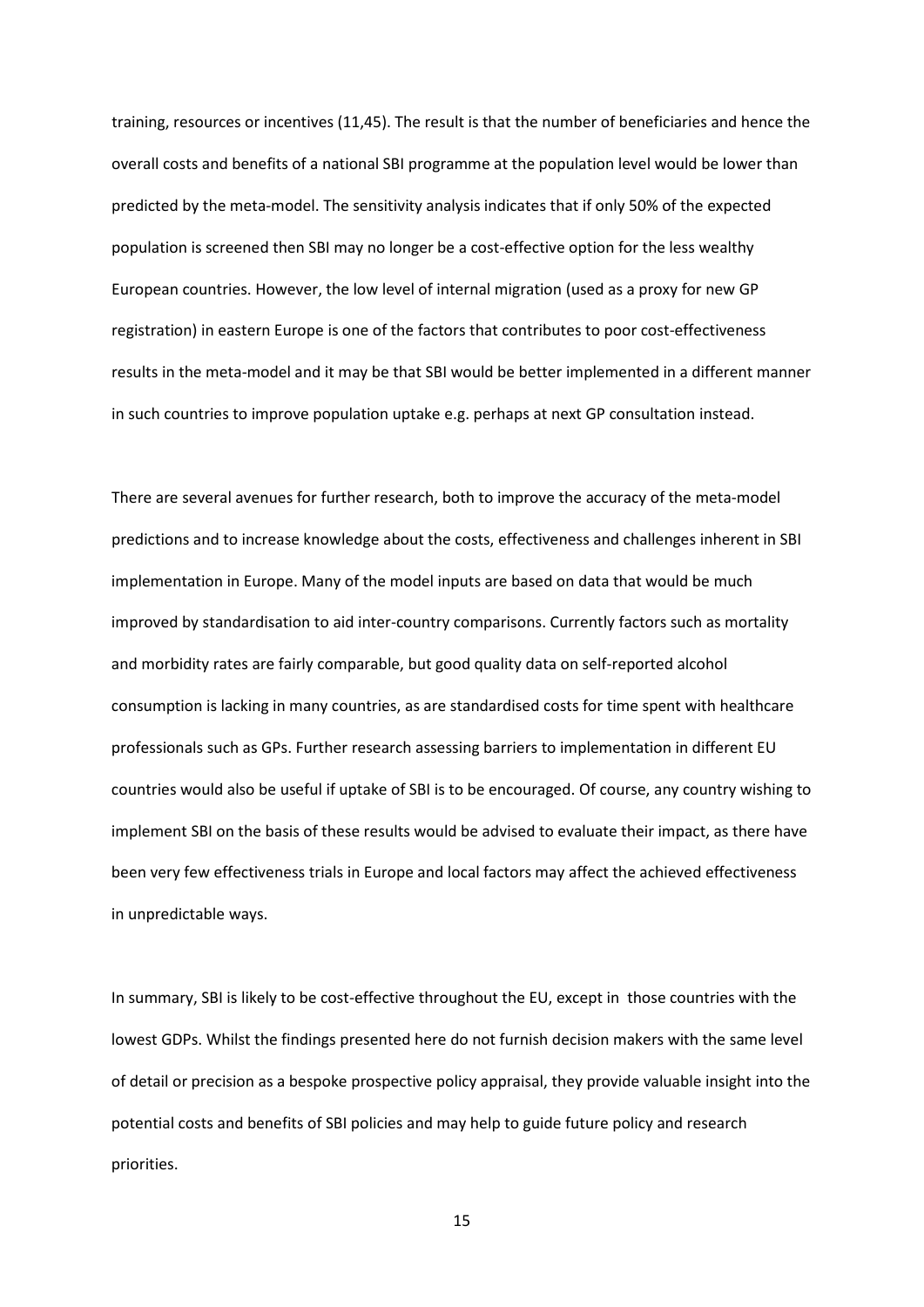Whilst there are challenges, countries should consider the best ways of developing and implementing SBI programmes in their context, which may include screening patients at their next primary health care appointment or in other settings. Future research should aim at reducing existing uncertainties and resolving implementation problems, which together should facilitate increased uptake of SBI in Europe.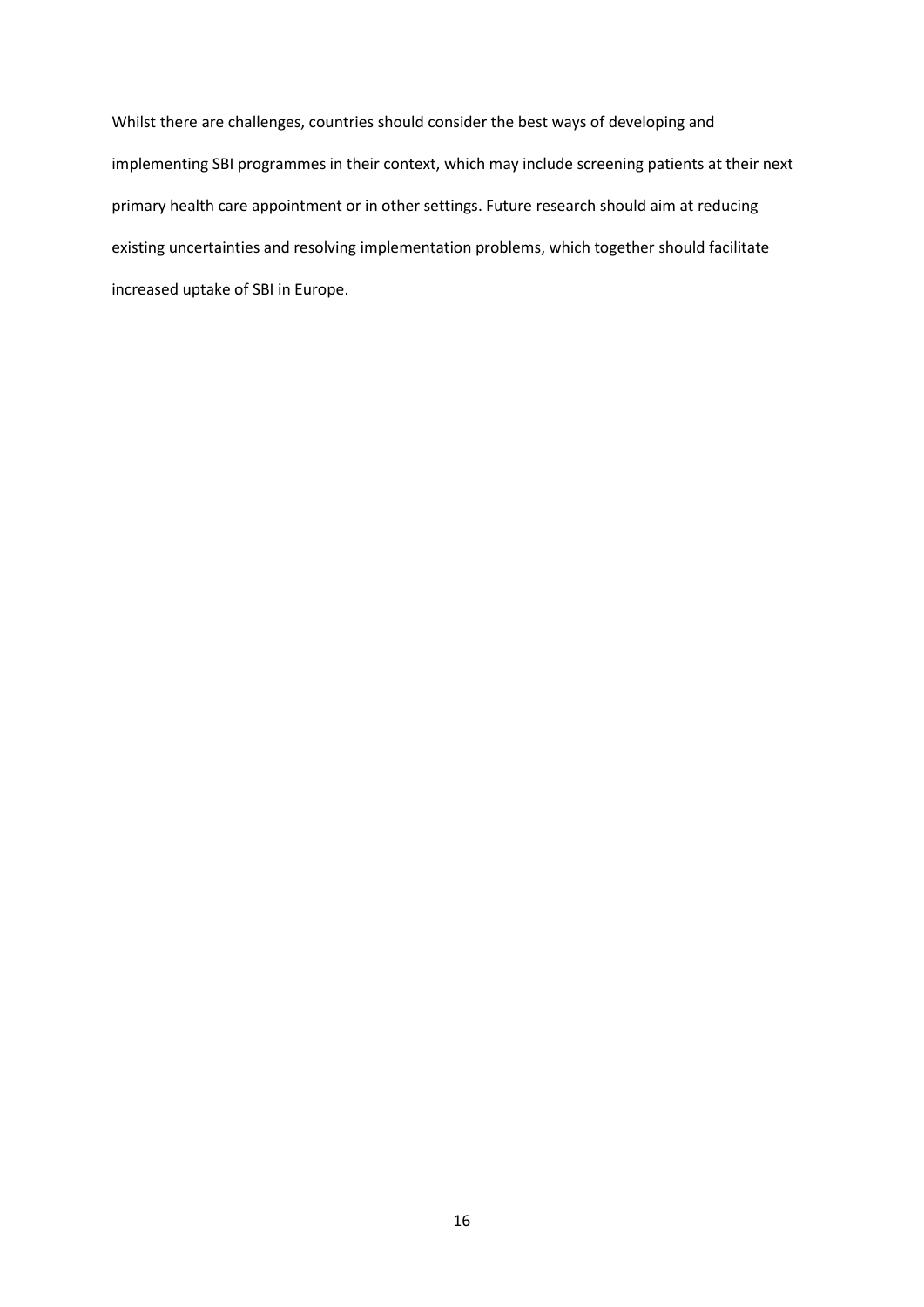## **Acknowledgements**

The research leading to these results or outcomes has received funding from the European Unionís Seventh Framework Program for research, technological development and demonstration under grant agreement no. 259268 - optimizing delivery of health care intervention (ODHIN). Participant organizations in ODHIN can be seen at [www.odhinproject.eu/partners.html.](http://www.odhinproject.eu/partners.html) The views expressed here reflect only the authors' and the European Union is not liable for any use that may be made of the information contained therein.

The authors would like to thank Ruth Wong for advice about data collection to inform meta-model factor values.

## **Declaration of competing interests**

PA received reimbursement of the costs of his attendance to give a presentation on trends in research on health and alcohol to the Global Advisory Council of AB InBev in London, July 2015. CA, CT, PSM and AB have no interests to declare.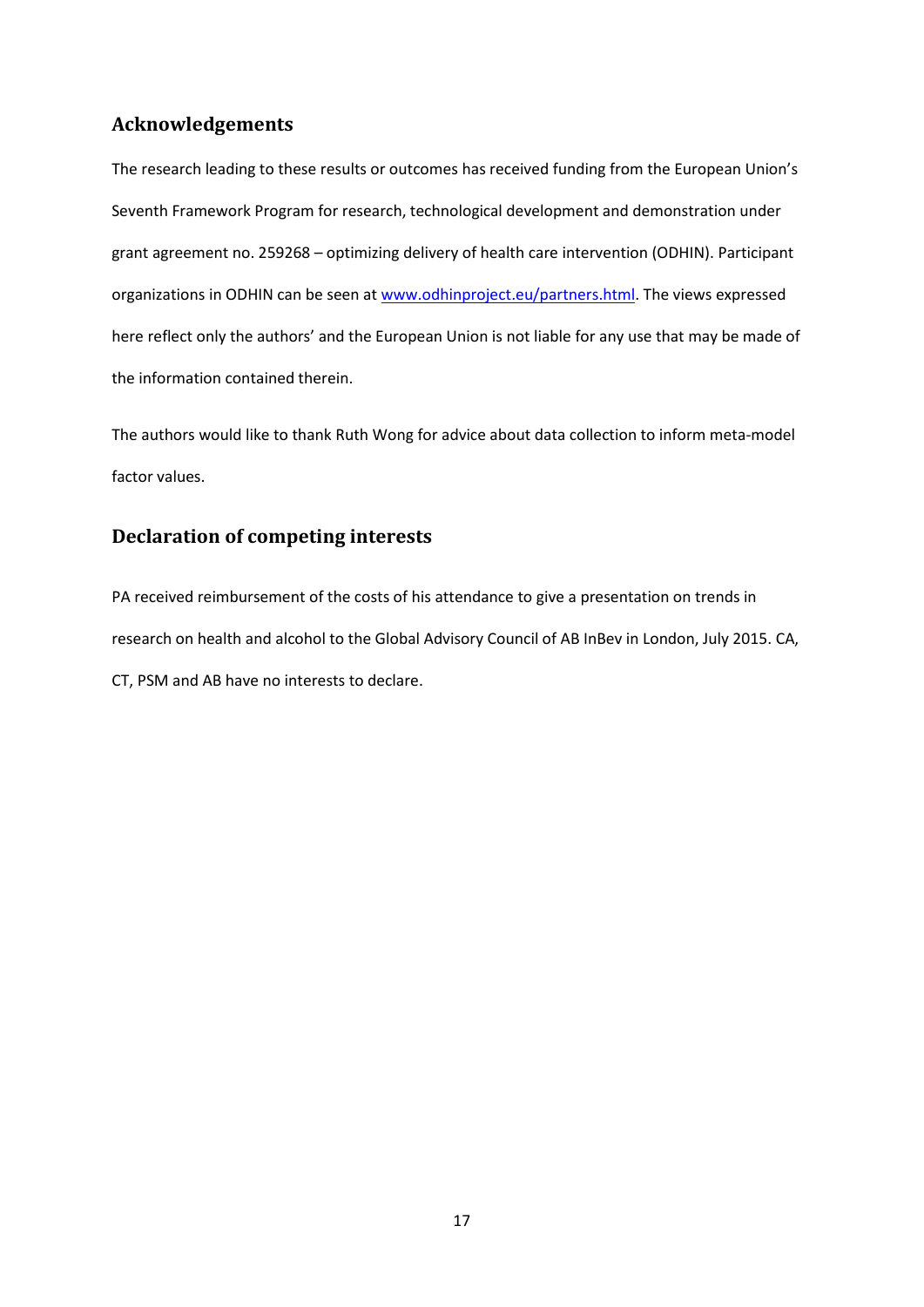# **Key points**

- Programmes of Screening and Brief Interventions (SBI) in primary health care are an effective measure to reduce alcohol-related harm, but are not widely implemented across Europe. A lack of understanding of the likely health and budget impacts specific to each country may be a significant barrier to more widespread uptake.
- This study provides country-specific estimates of costs and effects from national SBI programmes in all 28 EU countries. Results demonstrate that widespread national programmes of SBIs are likely to be cost-effective in 24 of 28 EU countries with 50% of countries estimated to save money following their introduction
- These results provide strong support for widespread adoption of large scale SBI programmes across Europe although some consideration should be given to methods of implementation, particularly in less wealthy countries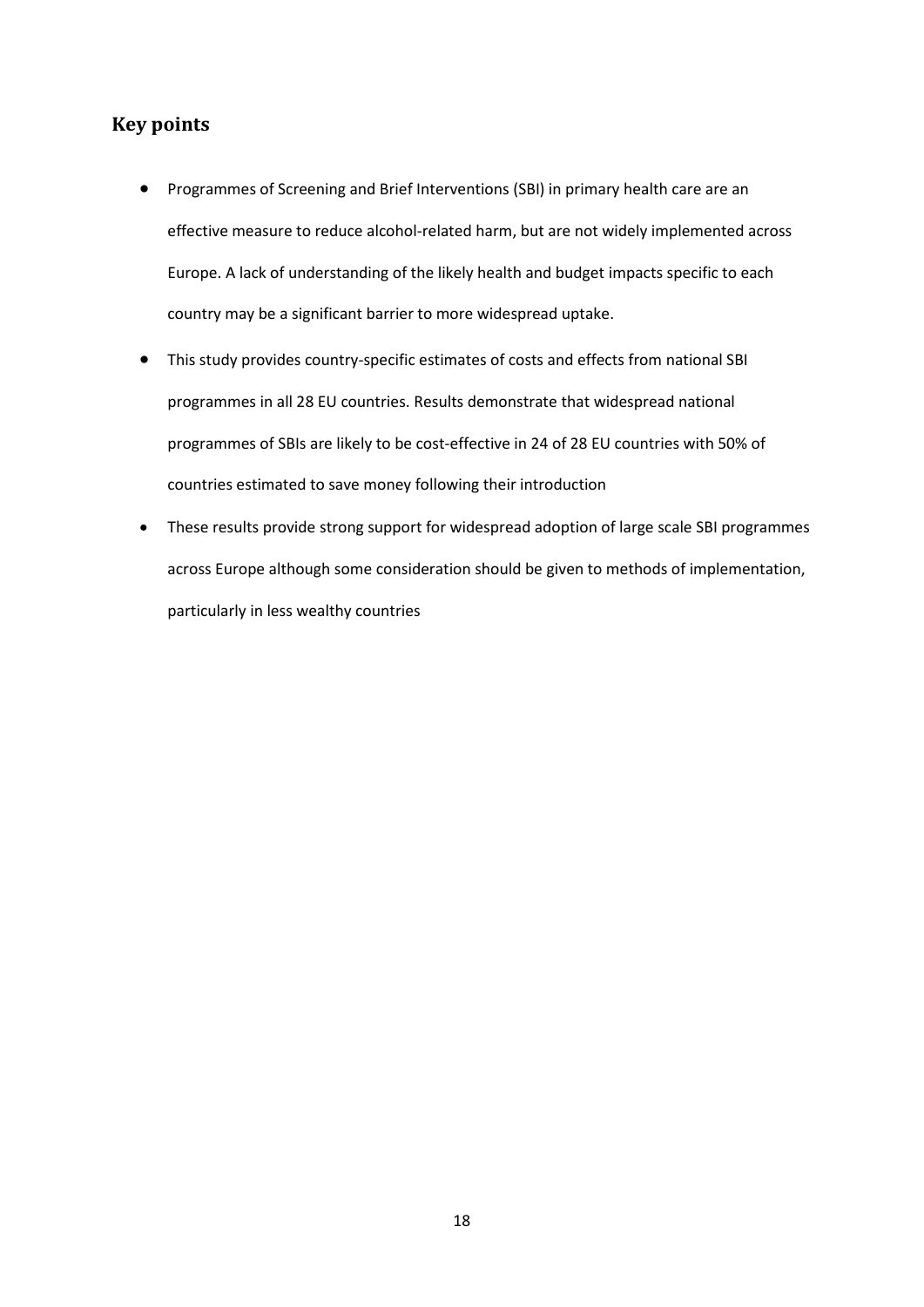## **References**

- 1. Rehm J, Mathers C. Global burden of disease and injury and economic cost attributable to alcohol use and alcohol-use disorders. Lancet. 2009;373:2223-33.
- 2. World Health Organization (Geneva). European Hospital Morbidity Database [Internet]. 2015 [cited 2015 Jul 7]. Available from: http://data.euro.who.int/hmdb/
- 3. OECD. Tackling Harmful Alcohol Use: Economics and Public Health Policy. Sassi F, editor. OECD Publishing; 2015.
- 4. Hutubessy R, Chisholm D, Edejer TT-T. Generalized cost-effectiveness analysis for nationallevel priority-setting in the health sector. Cost Eff Resour Alloc. 2003 Dec 19;1(1):8.
- 5. Kaner EFS, Beyer F, Dickinson HO, Pienaar E, Campbell F, Schlesinger C, et al. Effectiveness of brief alcohol interventions in primary care populations. Cochrane database Syst Rev Online. Wiley Online Library; 2007;4(2):CD004148.
- 6. OíDonnell A, Anderson P, Newbury-Birch D, Schulte B, Schmidt C, Reimer J, et al. The impact of brief alcohol interventions in primary healthcare: a systematic review of reviews. Alcohol Alcohol. 2013 Nov 13;49(1):66-78.
- 7. Purshouse R, Brennan A, Rafia R, Latimer NR, Archer RJ, Angus CR, et al. Modelling the costeffectiveness of alcohol screening and brief interventions in primary care in England. Alcohol Alcohol. 2013 Sep 25;48(2):180-8.
- 8. Angus C, Latimer N, Preston L, Li J, Purshouse R. What are the Implications for Policy Makers? A Systematic Review of the Cost-Effectiveness of Screening and Brief Interventions for Alcohol Misuse in Primary Care. Front psychiatry. 2014 Jan;5:114.
- 9. Zur RM, Zaric GS. A Microsimulation Cost-Utility Analysis of Alcohol Screening and Brief Intervention to Reduce Heavy Alcohol Consumption in Canada. Addiction. 2015 Oct 19;
- 10. Shepard DS, Lwin AK, Barnett NP, Mastroleo N, Colby SM, Gwaltney C, et al. Cost-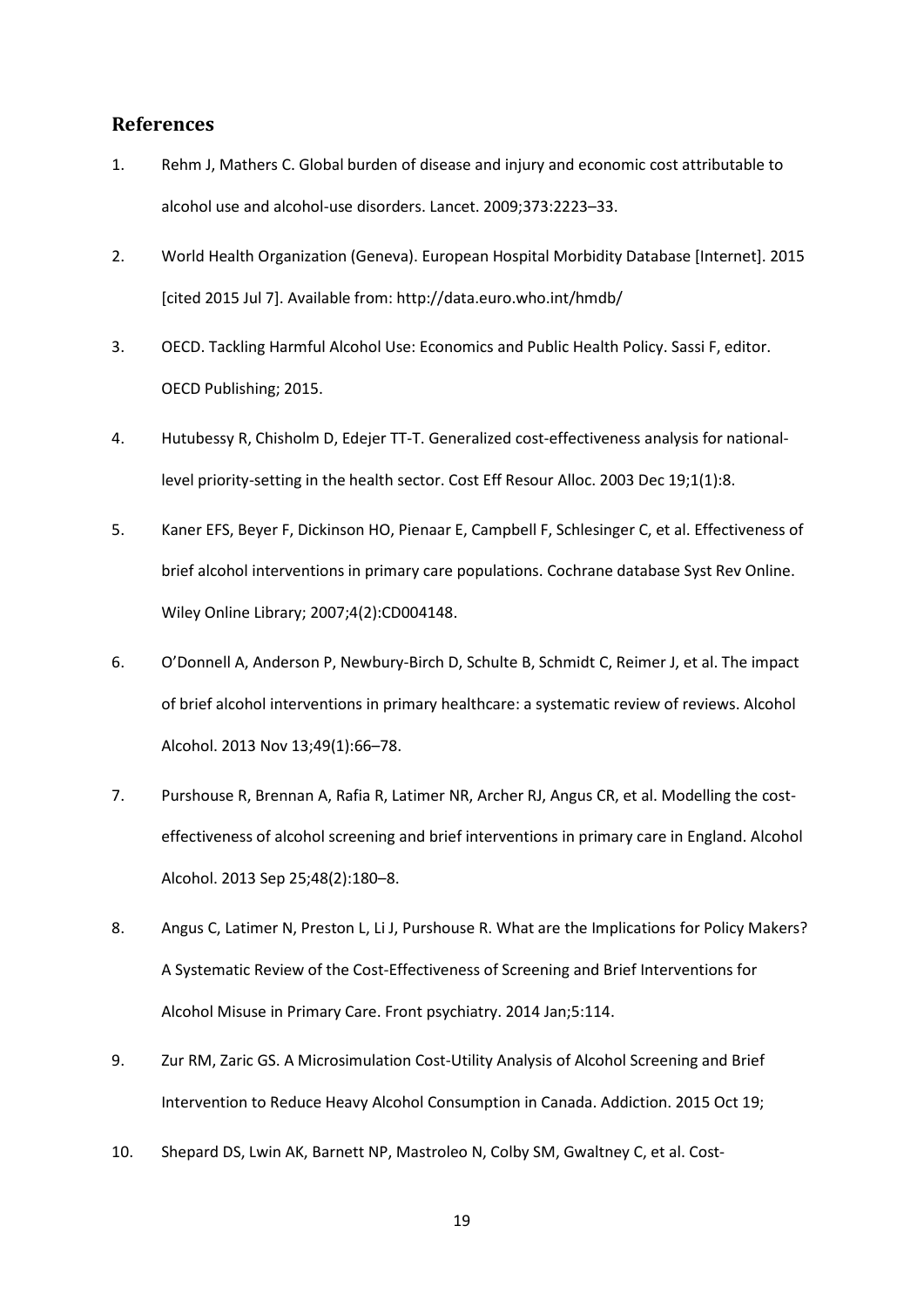effectiveness of motivational intervention with significant others for patients with alcohol misuse. Addiction. 2016 May;111(5):832-9.

- 11. Colom J, Scafato E, Segura L, Gandin C, Struzzo P. Brief Interventions Implementation on Alcohol from the European Health Systems Perspective. Front Psychiatry. Frontiers; 2014 Nov 11;5.
- 12. Chisholm D, Rehm J, van Ommeren M, Monteiro M. Reducing the global burden of hazardous alcohol use: a comparative cost-effectiveness analysis. J Stud Alcohol. 2004;65:782-93.
- 13. Anderson P, Gual A, Colom J. Alcohol and Primary Health Care: Clinical Guidelines on Identification and Brief Interventions. Barcelona; 2005.
- 14. World Health Organization. Global strategy to reduce the harmful use of alcohol [Internet]. Available from: http://www.who.int/substance\_abuse/alcstratenglishfinal.pdf?ua=1
- 15. Anderson P, Wojnar M, Jakubczyk A, Gual A, Segura L, Sovinova H, et al. Managing alcohol problems in general practice in Europe: results from the European ODHIN survey of general practitioners. Alcohol Alcohol. Jan;49(5):531-9.
- 16. The AMPHORA Project. Alcohol Policy in Europe: Evidence from AMPHORA. Anderson P, Braddick F, Reynolds J, Gual A, editors. 2012.
- 17. BMA & NHS Employers. Clinical Directed Enhanced Service (DES) Guidance for GMS contract 2008/9. NHS Employers and BMA. London; 2008.
- 18. Beeston C, McAuley A, Robinson M, Craig N, Graham L. Monitoring and Evaluating Scotlandís Alcohol Strategy. 2nd Annual Report. Edinburgh; 2012.
- 19. Bendtsen P, Anderson P, Wojnar M, Newbury-Birch D, Müssener U, Colom J, et al. Professionalís Attitudes Do Not Influence Screening and Brief Interventions Rates for Hazardous and Harmful Drinkers: Results from ODHIN Study. Alcohol Alcohol. 2015 Mar  $18;$ agv $020 - .$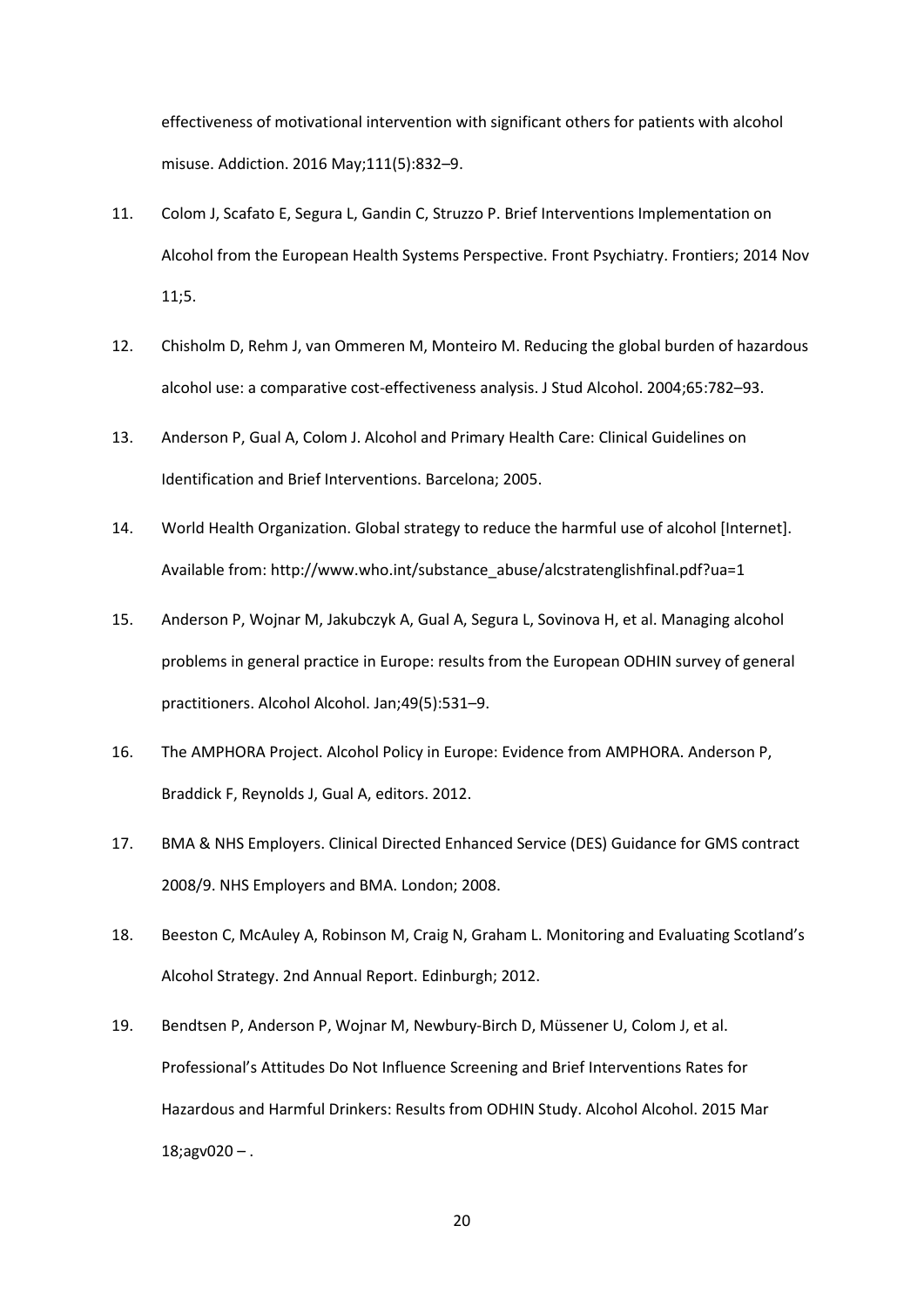- 20. Wojnar M. Optimizing delivery of health care interventions (ODHIN): Survey of attitudes and managing alcohol problems in general practice in Europe - final report. Warsaw; 2014.
- 21. Angus C, Scafato E, Ghirini S, Torbica A, Ferre F, Struzzo P, et al. Cost-effectiveness of a programme of screening and brief interventions for alcohol in primary care in Italy. BMC Fam Pract. 2014 Jan;15(1):26.
- 22. Angus C, Scafato E, Ghirini S, Torbica A, Ferre F, Struzzo P, et al. Optimizing delivery of health care interventions (ODHIN): Cost-effectiveness - model report. Sheffield; 2013.
- 23. Purshouse R, Brennan A, Latimer N, Meng Y, Rafia R, Jackson R, et al. Modelling to assess the effectiveness and cost-effectiveness of public health related strategies and interventions to reduce alcohol attributable harm in England using the Sheffield Alcohol Policy Model version 2.0. Report to the NICE Public Health Programme Development Group. Sheffield; 2009.
- 24. Holmes J, Meng Y, Meier PS, Brennan A, Angus C, Campbell-Burton A, et al. Effects of minimum unit pricing for alcohol on different income and socioeconomic groups: a modelling study. Lancet. 2014 May 10;383(9929):1655-64.
- 25. OECD. Purchasing Power Parities (PPPs) Data [Internet]. 2013 [cited 2013 Jul 8]. Available from: http://www.oecd.org/std/prices-ppp/purchasingpowerparitiespppsdata.htm
- 26. www.inflation.eu. Historic HICP harmonised inflation [Internet]. 2013 [cited 2013 Jul 26]. Available from: http://www.inflation.eu
- 27. National Institute of Health and Clinical Excellence (NICE). Guide to the methods of technology appraisal 2013. 2013.
- 28. Thode HC. Statistical Tools for Simulation Practitioners. Technometrics. Taylor & Francis Group; 1988 Mar 23;30(4):464-464.
- 29. Law AM. Simulation Modeling and Analysis: 4th Edition. McGraw-Hill Higher Education; 2006.
- 30. StataCorp. Stata Statistical Software: Release 12. College Station, TX: StataCorp LP; 2011.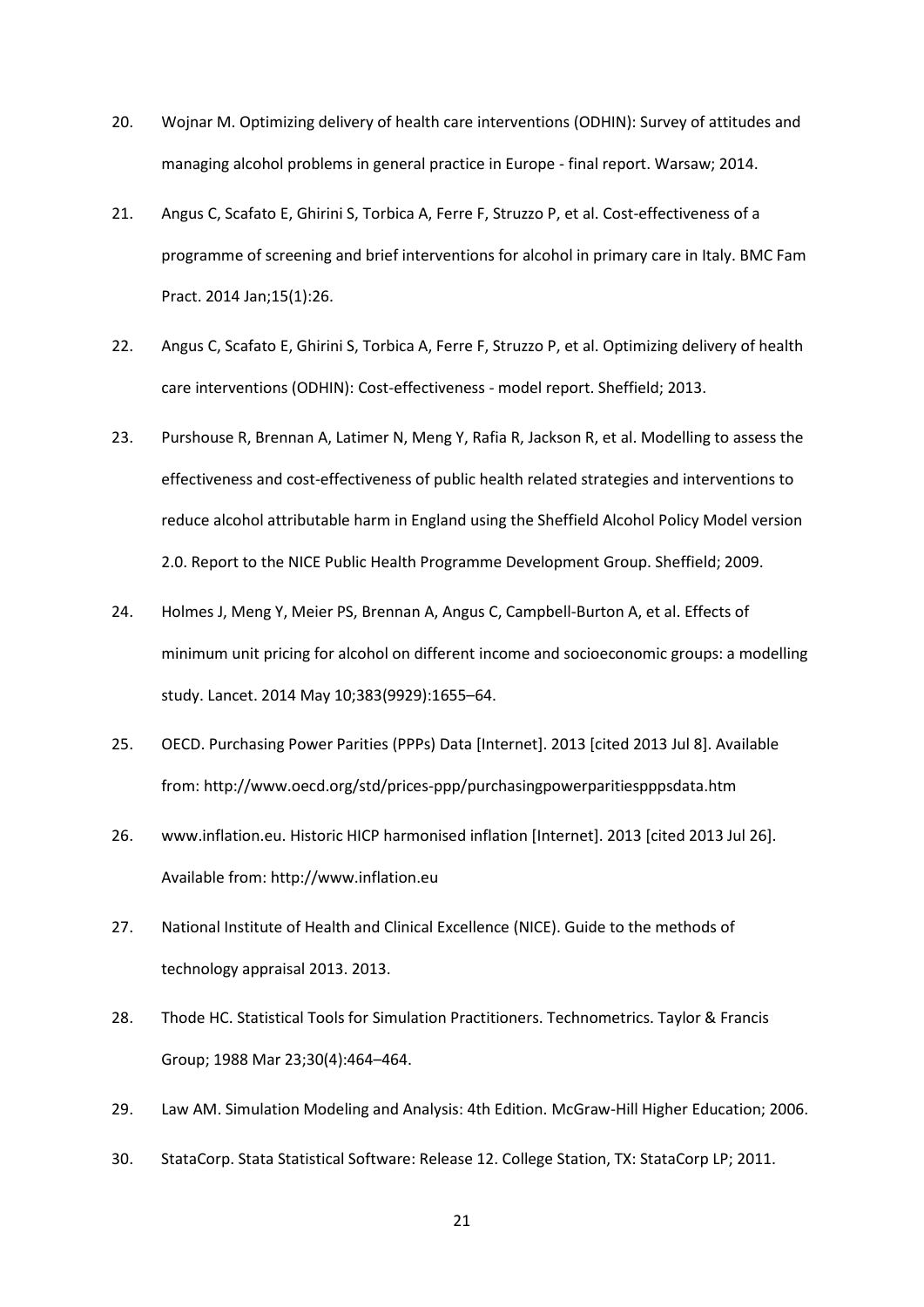- 31. Lhachimi SK, Nusselder WJ, Smit HA, van Baal P, Baili P, Bennett K, et al. DYNAMO-HIA--a Dynamic Modeling tool for generic Health Impact Assessments. PLoS One. Public Library of Science; 2012 Jan 10;7(5):e33317.
- 32. Lhachimi SK, Cole KJ, Nusselder WJ, Smit HA, Baili P, Bennett K, et al. Health impacts of increasing alcohol prices in the European Union: a dynamic projection. Prev Med (Baltim). 2012 Sep;55(3):237-43.
- 33. Anderson P, Moller L, Galea G. Alcohol in the European Union: Consumption, harm and policy approaches. 2012.
- 34. Bell M, Charles-Edwards E, Ueffing P, Stillwell J, Kupiszewski M, Kupiszewska D. Internal Migration and Development: Comparing Migration Intensities Around the World. Popul Dev Rev. 2015 Mar;41(1):33-58.
- 35. European Commission. Eurostat [Internet]. 2013 [cited 2013 Aug 7]. Available from: http://epp.eurostat.ec.europa.eu/portal/page/portal/eurostat/home/
- 36. Angus C, Meng Y, Ally AK, Holmes J, Brennan A. Model-based appraisal of minimum unit pricing for alcohol in Northern Ireland. Sheffield; 2014.
- 37. OECD. Health at a glance 2013: OECD indicators. Paris; 2013.
- 38. International Labour Organisation. LABORSTA Labour Statistics Database [Internet]. 2008. Available from: http://laborsta.ilo.org/
- 39. Kroneman MW, Van der Zee J, Groot W. Income development of General Practitioners in eight European countries from 1975 to 2005. BMC Health Serv Res. 2009 Jan;9(1):26.
- 40. Devaux M, Sassi F. Alcohol consumption and harmful drinking. OECD Publishing; 2015.
- 41. Sassi F. Calculating QALYs, comparing QALY and DALY calculations. Health Policy Plan. 2006 Sep 1;21(5):402-8.
- 42. Rehm J, Baliunas D, Borges G. The relation between different dimensions of alcohol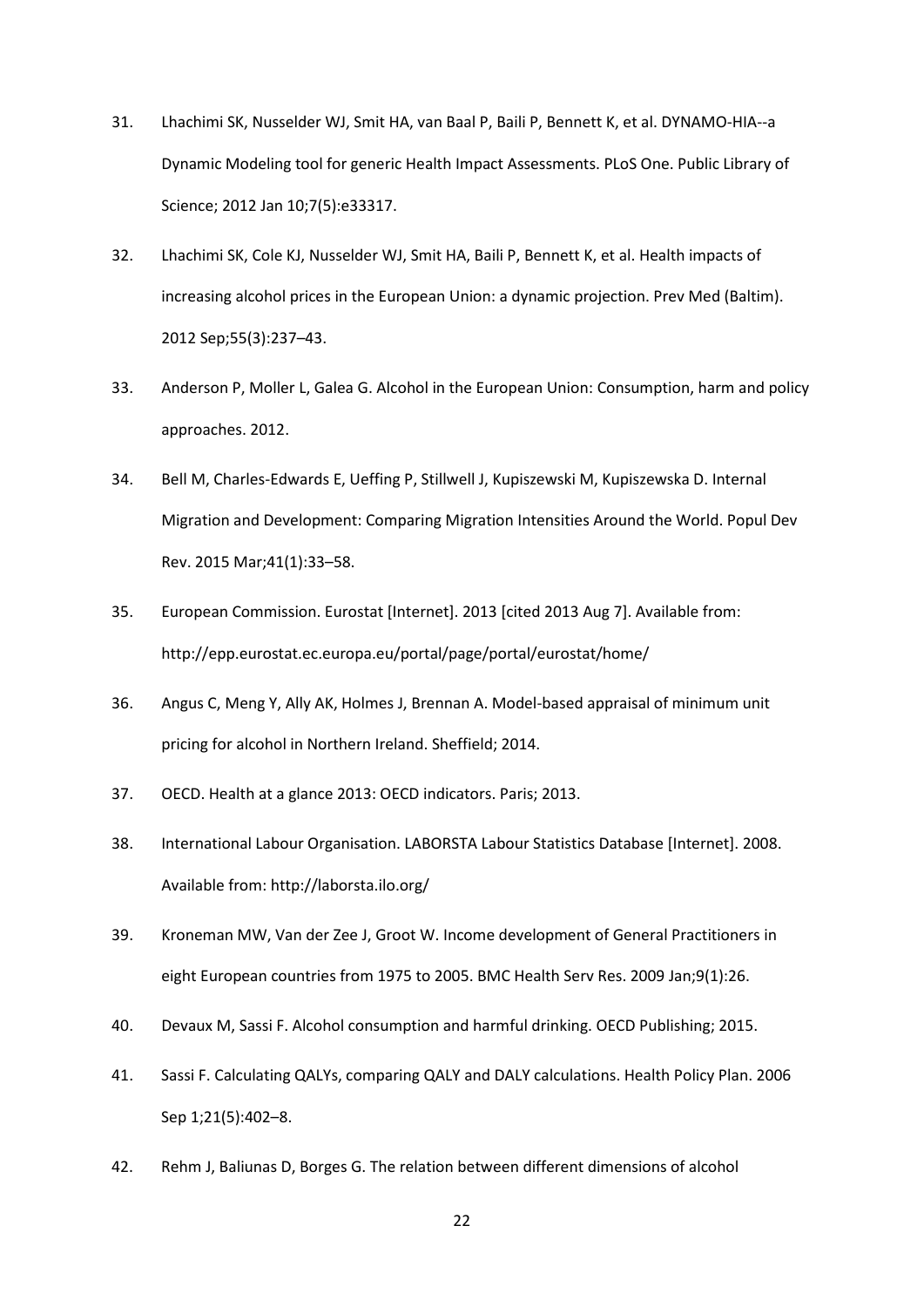consumption and burden of disease: an overview. Addiction. 2010;105(5):817-43.

- 43. Devaux M, Sassi F. Alcohol consumption and harmful drinking: Trends and social disparities across OECD countries. 2015. Report No.: 79.
- 44. World Health Organisation. WHO collaborative project on identification and management of alcohol-related problems in primary health care: Report on Phase IV. Nick Heather, editor. Geneva; 2006.
- <span id="page-23-0"></span>45. Wolstenholme A, Drummond C, Deluca P, Davey Z, Elzerbi C, Gual A, et al. Alcohol Interventions and Treatments in Europe. In: Anderson P, Braddick F, Reynolds J, Gual A, editors. Alcohol Policy in Europe: Evidence from AMPHORA. 2012. p. 65-80.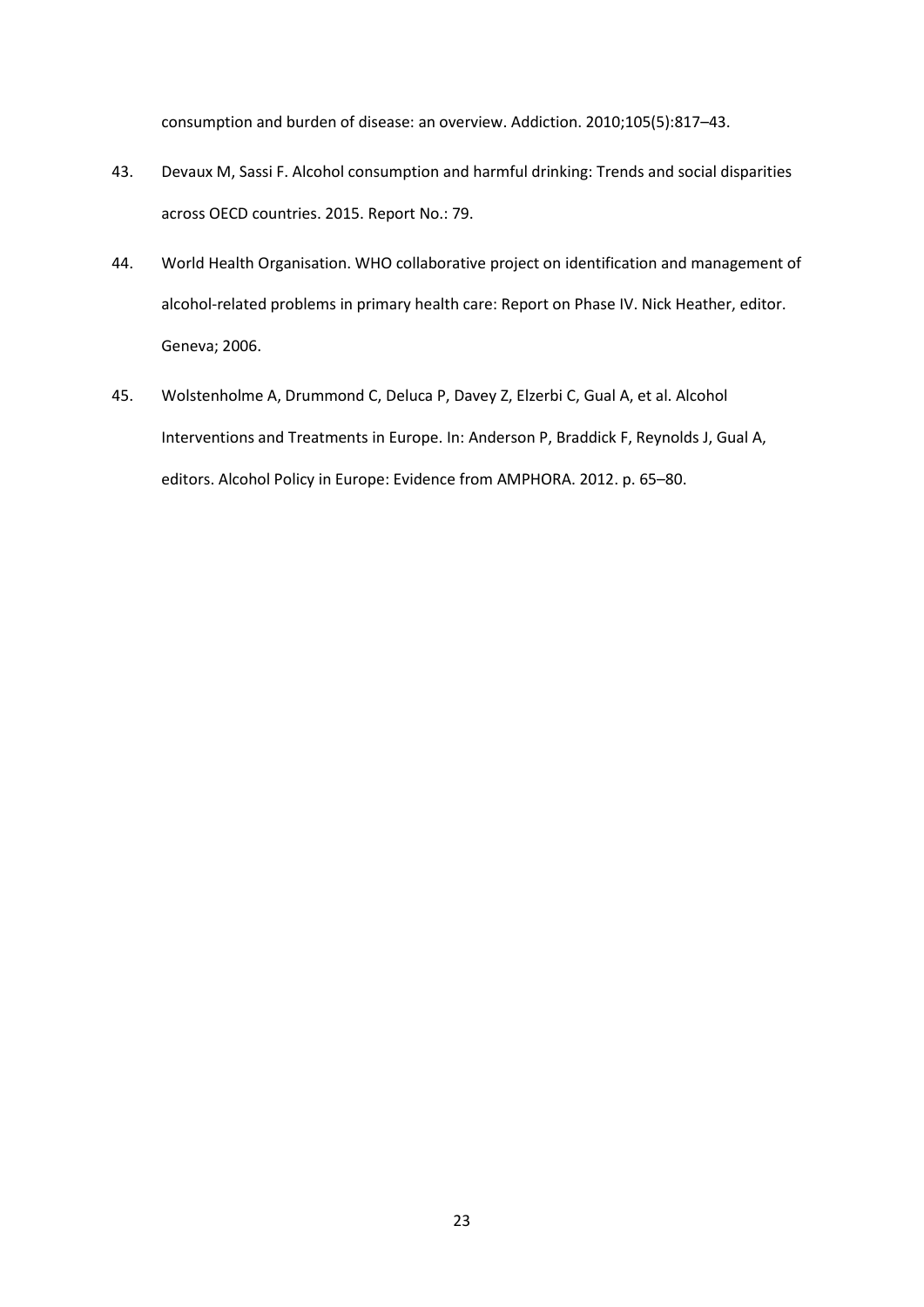# **Tables**

| Country          | Mean<br>consumption<br>(g/day) | Alcohol-<br><b>Attributable</b><br>mortality rate<br>(per capita) | Alcohol-<br><b>Attributable</b><br>morbidity rate<br>(per capita) | Mean cost of<br>hospitalisatio<br>n ( $\epsilon$ ) | Cost of<br>GP<br>$(\epsilon/min)$ | Population<br>coverage<br>(%) | <b>Net</b><br>programme<br>cost ( $\epsilon$ per<br>capita) | <b>QALYs</b><br>gained per<br>capita | <b>ICER</b><br>(€/QALY) |
|------------------|--------------------------------|-------------------------------------------------------------------|-------------------------------------------------------------------|----------------------------------------------------|-----------------------------------|-------------------------------|-------------------------------------------------------------|--------------------------------------|-------------------------|
| England          | 15.6                           | 0.00456                                                           | 0.0527                                                            | 7698                                               | 3.85                              | 39.8                          | 5.29                                                        | 0.00117                              | 4533                    |
| Nether-<br>lands | 12.8                           | 0.00240                                                           | 0.0468                                                            | 8583                                               | 3.01                              | 35.9                          | $-0.58$                                                     | 0.00088                              | <b>Dominates</b>        |
| Poland           | 7.0                            | 0.00439                                                           | 0.0319                                                            | 2810                                               | 0.28                              | 67.2                          | 1.69                                                        | 0.00107                              | 1584                    |
| <b>Italy</b>     | 12.2                           | 0.00404                                                           | 0.0327                                                            | 5854                                               | 0.96                              | 69.8                          | 1.53                                                        | 0.00135                              | 1135                    |

**Table 1: Baseline factor values and SAPM adaptation results**

\*Dominates ñ the programme is both health-improving and cost-saving compared to no SBI delivery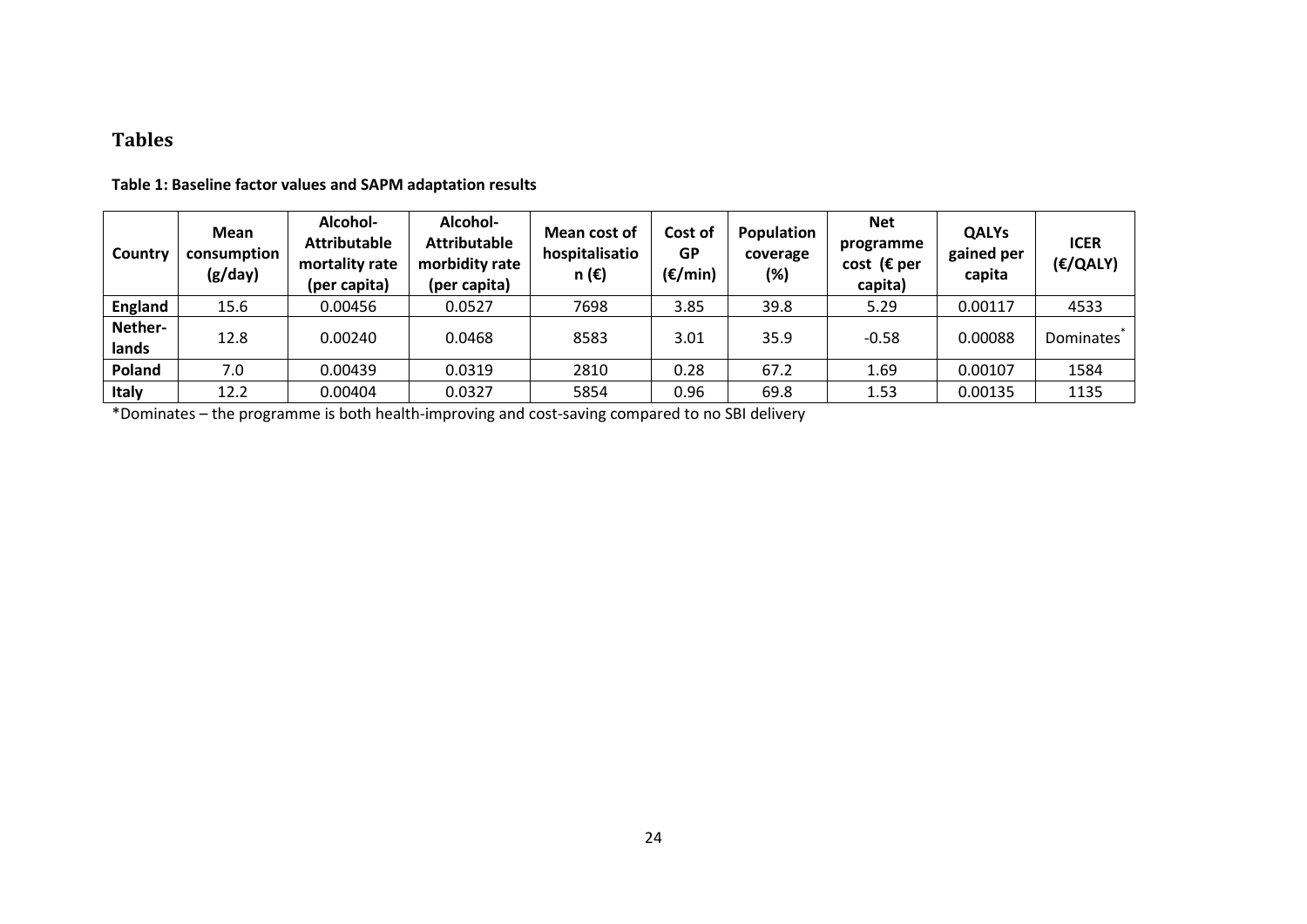|                              |                    | <b>Cost regression model</b> |            | <b>QALY regression model</b> |                                 |         |  |
|------------------------------|--------------------|------------------------------|------------|------------------------------|---------------------------------|---------|--|
| <b>Factor</b>                | <b>Coefficient</b> | <b>Standard</b><br>Error     | p<br>Value | <b>Coefficient</b>           | <b>Standard</b><br><b>Error</b> | p Value |  |
| <b>Mean Consumption</b>      |                    |                              |            | 0.0000601                    | 0.000009                        | 0.000   |  |
| % Population<br>Screened     | 5.52               | 2.77                         | 0.051      | 0.00203                      | 0.000198                        | 0.000   |  |
| Mortality Rate Per<br>Capita | 1400.87            | 378.32                       | 0.000      |                              |                                 |         |  |
| Morbidity Rate Per<br>Capita | $-102.59$          | 44.66                        | 0.025      |                              |                                 |         |  |
| Mean<br>Cost/Hospitalisation | $-0.00124$         | 0.000207                     | 0.000      |                              |                                 |         |  |
| <b>GP Cost</b>               | 3.918              | 0.286                        | 0.000      |                              |                                 |         |  |
| Constant                     | $-0.996$           | 3.191                        | 0.756      | $-0.000726$                  | 0.000191                        | 0.000   |  |
| Adjusted R-Squared           | 0.7917             |                              |            | 0.6236                       |                                 |         |  |

# **Table 2: Cost and QALY regression model coefficients and goodness-of-fit statistics**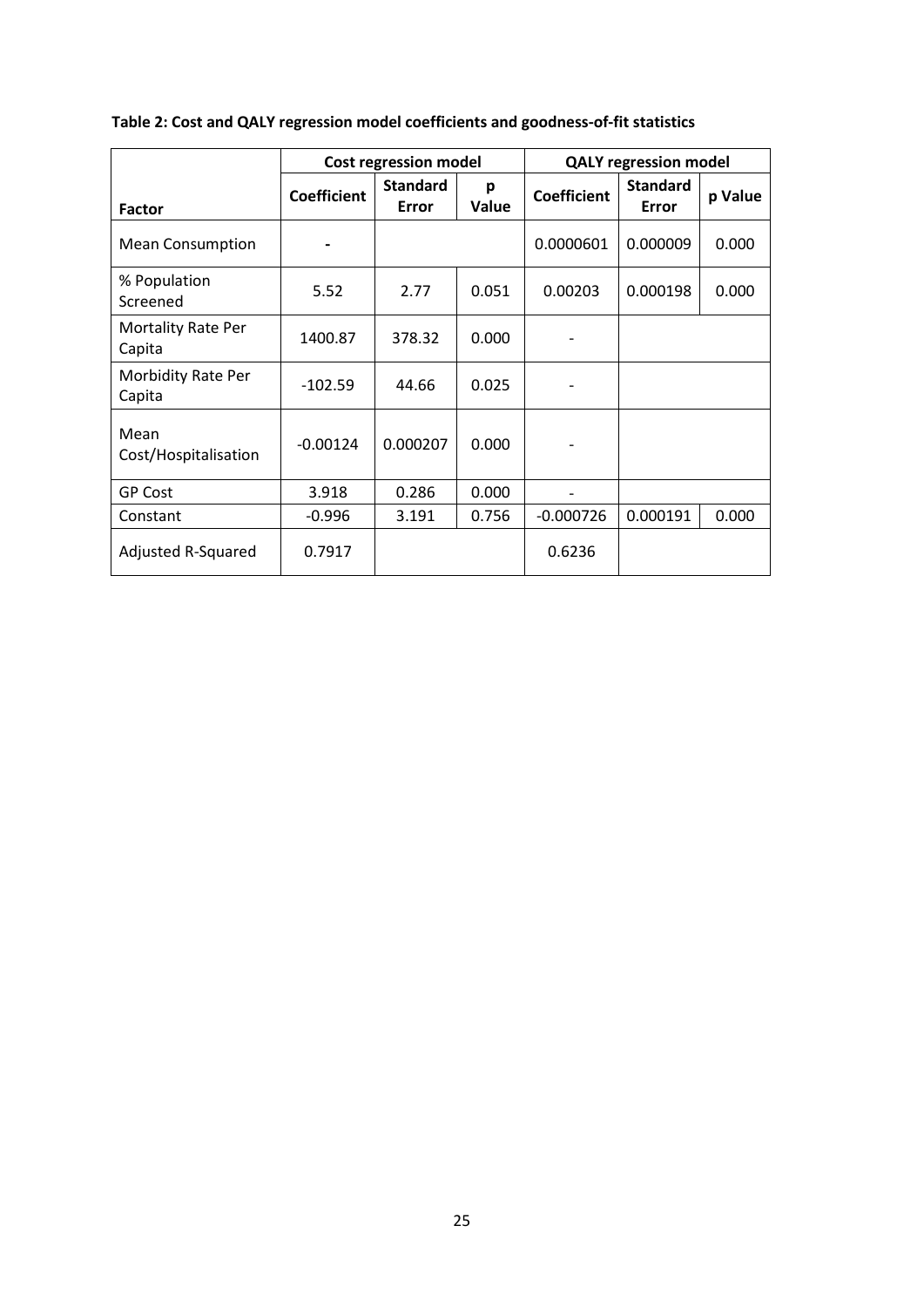| Table 3: Costs, QALYs, ICERs and cost-effectiveness thresholds predicted for all EU countries using |
|-----------------------------------------------------------------------------------------------------|
| the meta-model                                                                                      |

| Country                       | <b>Costs</b><br>( $\epsilon$ per<br>capita) | <b>QALYs</b><br>(per capita) | <b>ICER</b><br>(€/QALY) | <b>Cost-effectiveness</b><br>threshold $(\epsilon)$ | <b>Cost-effectiveness</b><br>(WHO guidelines) |  |  |
|-------------------------------|---------------------------------------------|------------------------------|-------------------------|-----------------------------------------------------|-----------------------------------------------|--|--|
| Using baseline factor values  |                                             |                              |                         |                                                     |                                               |  |  |
| England                       | 7.72                                        | 0.00102                      | 7574                    | 26873                                               | Cost-effective                                |  |  |
| Italy                         | 1.66                                        | 0.00142                      | 1168                    | 24139                                               | Cost-effective                                |  |  |
| Netherlands                   | 0.70                                        | 0.00077                      | 903                     | 25705                                               | Cost-effective                                |  |  |
| Poland                        | 3.20                                        | 0.00106                      | 3021                    | 13109                                               | Cost-effective                                |  |  |
| Using collected factor values |                                             |                              |                         |                                                     |                                               |  |  |
| Austria                       | $-2.07$                                     | 0.00117                      | $-1767$                 | 24541                                               | Cost-saving                                   |  |  |
| Belgium                       | $-1.05$                                     | 0.00158                      | $-664$                  | 25027                                               | Cost-saving                                   |  |  |
| <b>Bulgaria</b>               | 10.89                                       | 0.00059                      | 18499                   | 11497                                               | Not cost-effective                            |  |  |
| Croatia                       | 6.49                                        | 0.00033                      | 19921                   | 15984                                               | Not cost-effective                            |  |  |
| Cyprus                        | $-2.16$                                     | 0.00075                      | $-2884$                 | 21709                                               | Cost-saving                                   |  |  |
| Czech Republic                | 2.98                                        | 0.00055                      | 5457                    | 16030                                               | Cost-effective                                |  |  |
| <b>Denmark</b>                | $-4.53$                                     | 0.00188                      | $-2408$                 | 32482                                               | Cost-saving                                   |  |  |
| Estonia                       | 7.10                                        | 0.00027                      | 26549                   | 17690                                               | Not cost-effective                            |  |  |
| Finland                       | 2.29                                        | 0.00168                      | 1363                    | 28743                                               | Cost-effective                                |  |  |
| France                        | $-0.77$                                     | 0.00120                      | $-641$                  | 25237                                               | Cost-saving                                   |  |  |
| Germany                       | 2.05                                        | 0.00124                      | 1650                    | 23999                                               | Cost-effective                                |  |  |
| Greece                        | $-0.93$                                     | 0.00091                      | $-1020$                 | 20681                                               | Cost-saving                                   |  |  |
| Hungary                       | 7.94                                        | 0.00104                      | 7632                    | 13974                                               | Cost-effective                                |  |  |
| Ireland                       | $-6.94$                                     | 0.00101                      | $-6860$                 | 28322                                               | Cost-saving                                   |  |  |
| Italy                         | 1.38                                        | 0.00127                      | 1086                    | 24139                                               | Cost-effective                                |  |  |
| Latvia                        | 8.70                                        | 0.00055                      | 15890                   | 16474                                               | Cost-effective                                |  |  |
| Lithuania                     | 8.85                                        | 0.00083                      | 10680                   | 14792                                               | Cost-effective                                |  |  |
| Luxembourg                    | $-5.97$                                     | 0.00120                      | $-4970$                 | 28135                                               | Cost-saving                                   |  |  |
| Malta                         | $-1.10$                                     | 0.00071                      | $-1544$                 | 19068                                               | Cost-saving                                   |  |  |
| Netherlands                   | $-5.93$                                     | 0.00151                      | $-3928$                 | 25705                                               | Cost-saving                                   |  |  |
| Poland                        | 3.34                                        | 0.00034                      | 9784                    | 13109                                               | Cost-effective                                |  |  |
| Portugal                      | $-0.13$                                     | 0.00083                      | $-150$                  | 19162                                               | Cost-saving                                   |  |  |
| Romania                       | 7.26                                        | 0.00023                      | 31888                   | 12549                                               | Not cost-effective                            |  |  |
| Slovakia                      | 3.46                                        | 0.00033                      | 10619                   | 16101                                               | Cost-effective                                |  |  |
| Slovenia                      | 0.69                                        | 0.00029                      | 2347                    | 19582                                               | Cost-effective                                |  |  |
| Spain                         | $-3.47$                                     | 0.00070                      | $-4968$                 | 22013                                               | Cost-saving                                   |  |  |
| Sweden                        | $-5.02$                                     | 0.00157                      | $-3192$                 | 30916                                               | Cost-saving                                   |  |  |
| United Kingdom                | $-3.98$                                     | 0.00213                      | $-1872$                 | 26873                                               | Cost-saving                                   |  |  |